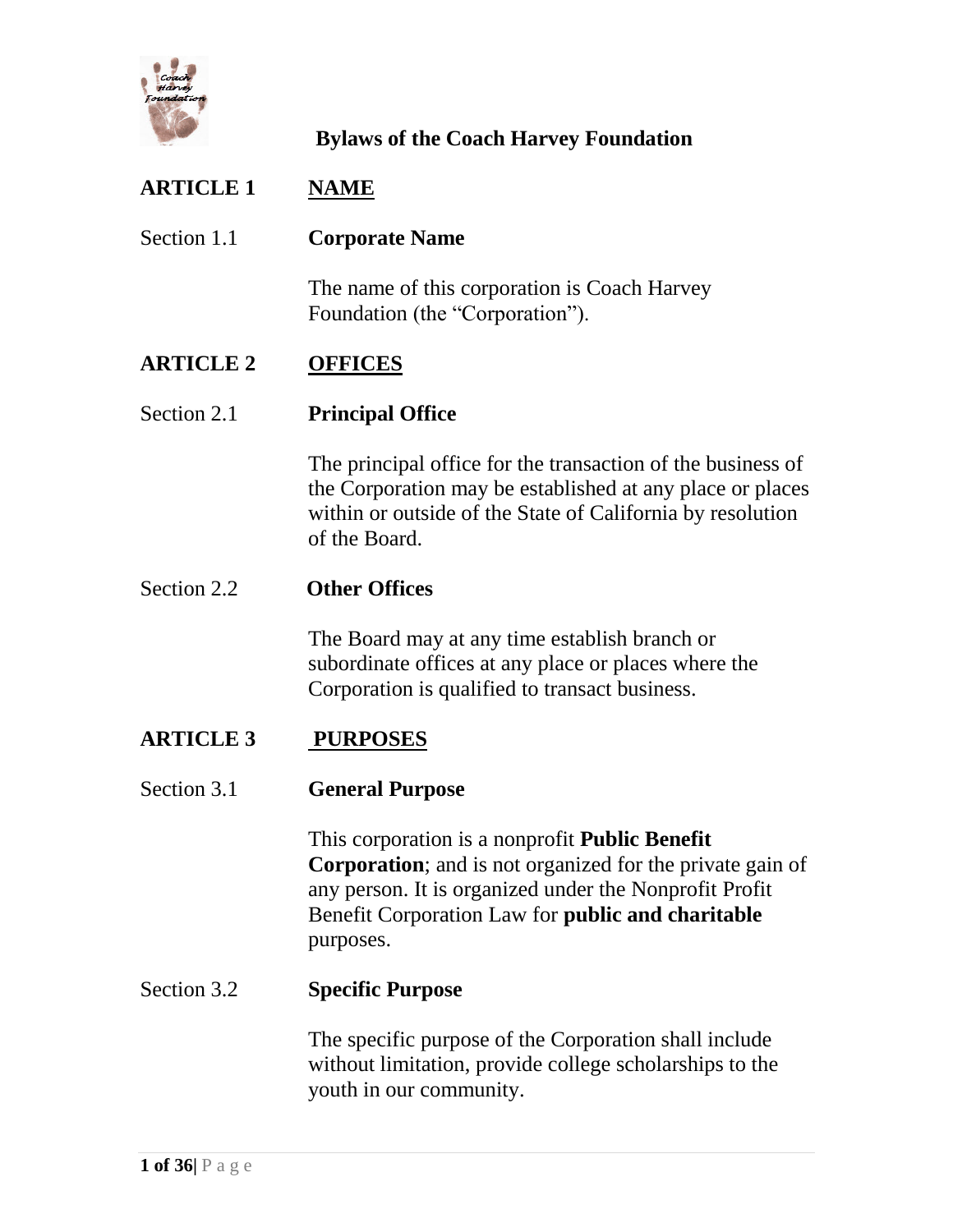

# **ARTICLE 4 LIMITATIONS**

### Section 4.1 **Political Activities**

The Corporation has been formed under California Nonprofit Corporation Law for the charitable purposes described in Article 3, and it shall be nonprofit and nonpartisan. No substantial part of the activities of the Corporation shall consist of carrying on propaganda, or otherwise attempting to influence legislation, and the Corporation shall not participate in or intervene in any political campaign (including the publishing or distribution of statements) on behalf of, or in opposition to, any candidate for public office.

### Section 4.2 **Prohibited Activities**

The Corporation shall not, except in any insubstantial degree, engage in any activities or exercise any powers that are not in furtherance of the purposes described in Article 3. The Corporation may not carry on any activity for the profit of its Officers, Directors or other persons or distribute any gains, profits or dividends to its Officers, Directors or other persons as such. Furthermore, nothing in Article 3 shall be construed as allowing the Corporation to engage in any activity not permitted to be carried on (i) by a corporation exempt from federal income tax under section  $501(c)(3)$  of the Internal Revenue Code of 1986, as amended (the "Code") or (ii) by a corporation, contributions to which are deductible under section  $170(c)(2)$  of the Code.

# **ARTICLE 5 DEDICATION OF ASSETS**

### Section 5.1 **Property Dedicated to Nonprofit Purposes**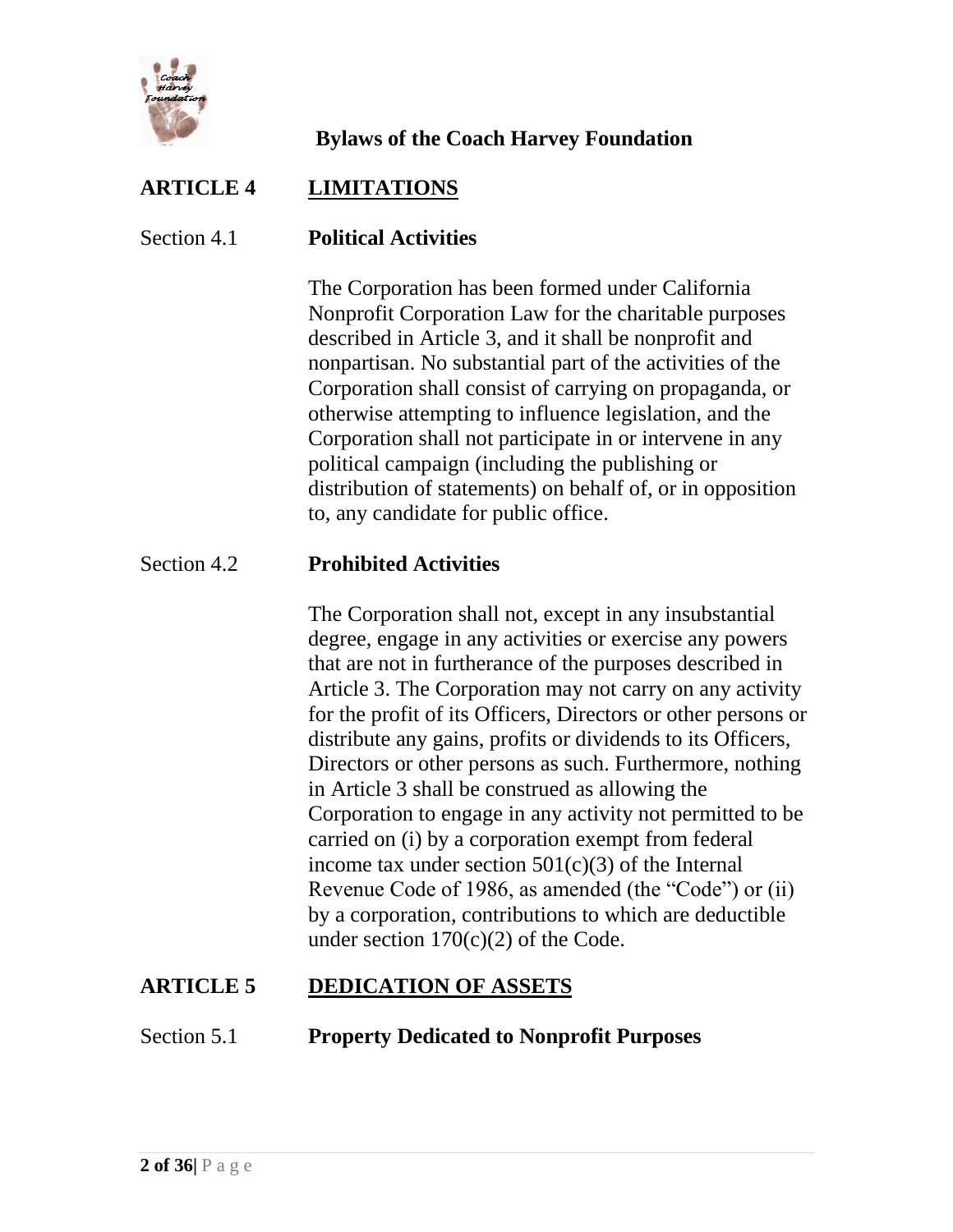

The property of the Corporation is irrevocably dedicated to *charitable* purposes. No part of the net income or assets of the Corporation shall ever inure to the benefit of any of its Directors or Officers, or to the benefit of any private person, except that the Corporation is authorized and empowered to pay reasonable compensation for services rendered and to make payments and distributions in furtherance of the purposes set forth in Article 3 hereof.

### Section 5.2 **Distribution of Assets Upon Dissolution**

Upon the dissolution or winding up of the Corporation, its assets remaining after payment, or provision for payment, of all debts and liabilities of the Corporation shall be distributed to a nonprofit fund, foundation, or corporation which is organized and operated exclusively for *charitable* purposes and which has established its tax exempt status under Section  $501(c)(3)$  of the Code.

# **ARTICLE 6 MEMBERSHIPS**

#### Section 6.1 **Members**

The Corporation shall have no members within the meaning of section 5056 of the California Nonprofit Corporation Law.

#### Section 6.2 **Non-Voting Members**

The Board may adopt policies and procedures for the admission of associate members or other designated members who shall have no voting rights in the Corporation. Such associate or other members are not "members" of the Corporation as defined in section 5056 of the California Nonprofit Corporation Law.

# **ARTICLE 7 DIRECTORS**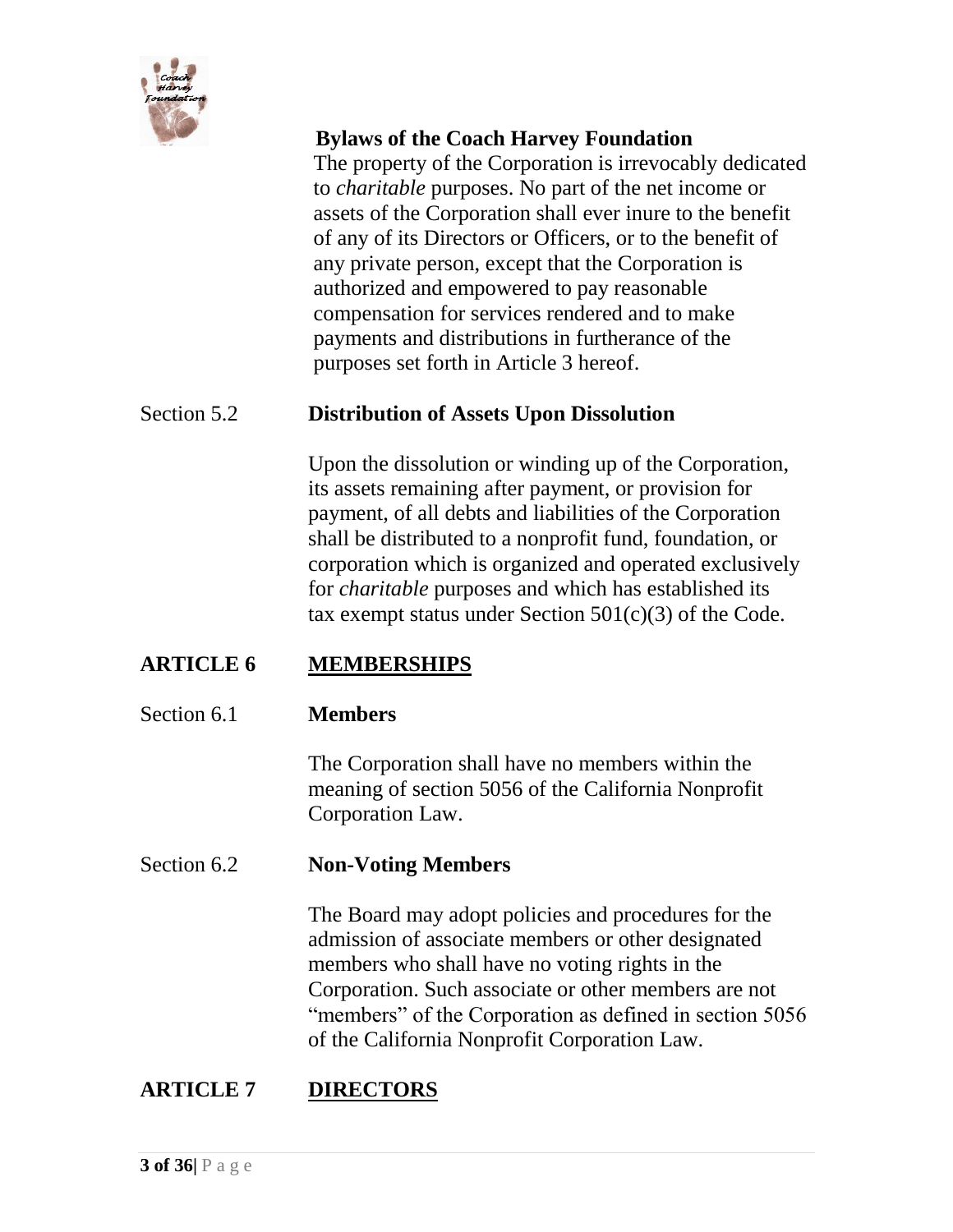

| Section 7.1 | <b>Number and Qualifications</b>                                                                                                                                                                                                                                                                                                                                                                                                                                                                                                                                                                                                                                                                                                  |
|-------------|-----------------------------------------------------------------------------------------------------------------------------------------------------------------------------------------------------------------------------------------------------------------------------------------------------------------------------------------------------------------------------------------------------------------------------------------------------------------------------------------------------------------------------------------------------------------------------------------------------------------------------------------------------------------------------------------------------------------------------------|
| 7.1.1       | <b>Number</b><br>The authorized number of directors of the Corporation<br>("Directors") shall be not less than 5 nor more than 9,<br>the exact authorized number to be fixed, within these<br>limits, by resolution of the Board.                                                                                                                                                                                                                                                                                                                                                                                                                                                                                                 |
| 7.1.2       | <b>Qualifications</b><br>The qualifications of each position must be met and<br>verified with past employers or such proof approvable by<br>the board of directors if said person was or is self-<br>employed.                                                                                                                                                                                                                                                                                                                                                                                                                                                                                                                    |
| Section 7.2 | <b>Corporate Powers Exercised by Board</b>                                                                                                                                                                                                                                                                                                                                                                                                                                                                                                                                                                                                                                                                                        |
|             | Subject to the provisions of the Articles of Incorporation<br>of the Corporation (the "Articles of Incorporation"),<br>California Nonprofit Corporation Law and any other<br>applicable laws, the business and affairs of the<br>Corporation shall be managed, and all corporate powers<br>shall be exercised, by or under the direction of the board<br>of Directors (the "Board"). The Board may delegate the<br>management of the activities of the Corporation to any<br>person or persons, management company or committee<br>however composed, provided that the activities and<br>affairs of the Corporation shall be managed and all<br>corporate powers shall be exercised under the ultimate<br>direction of the Board. |
| Section 7.3 | <b>Terms; Election of Successors</b>                                                                                                                                                                                                                                                                                                                                                                                                                                                                                                                                                                                                                                                                                              |
|             | Directors shall be elected at each annual meeting of the<br>Board for 3 year terms. Each Director, including a<br>Director elected to fill a vacancy, shall hold office until<br>the expiration of the term for which he or she was elected                                                                                                                                                                                                                                                                                                                                                                                                                                                                                       |

and until the election and qualification of a successor, or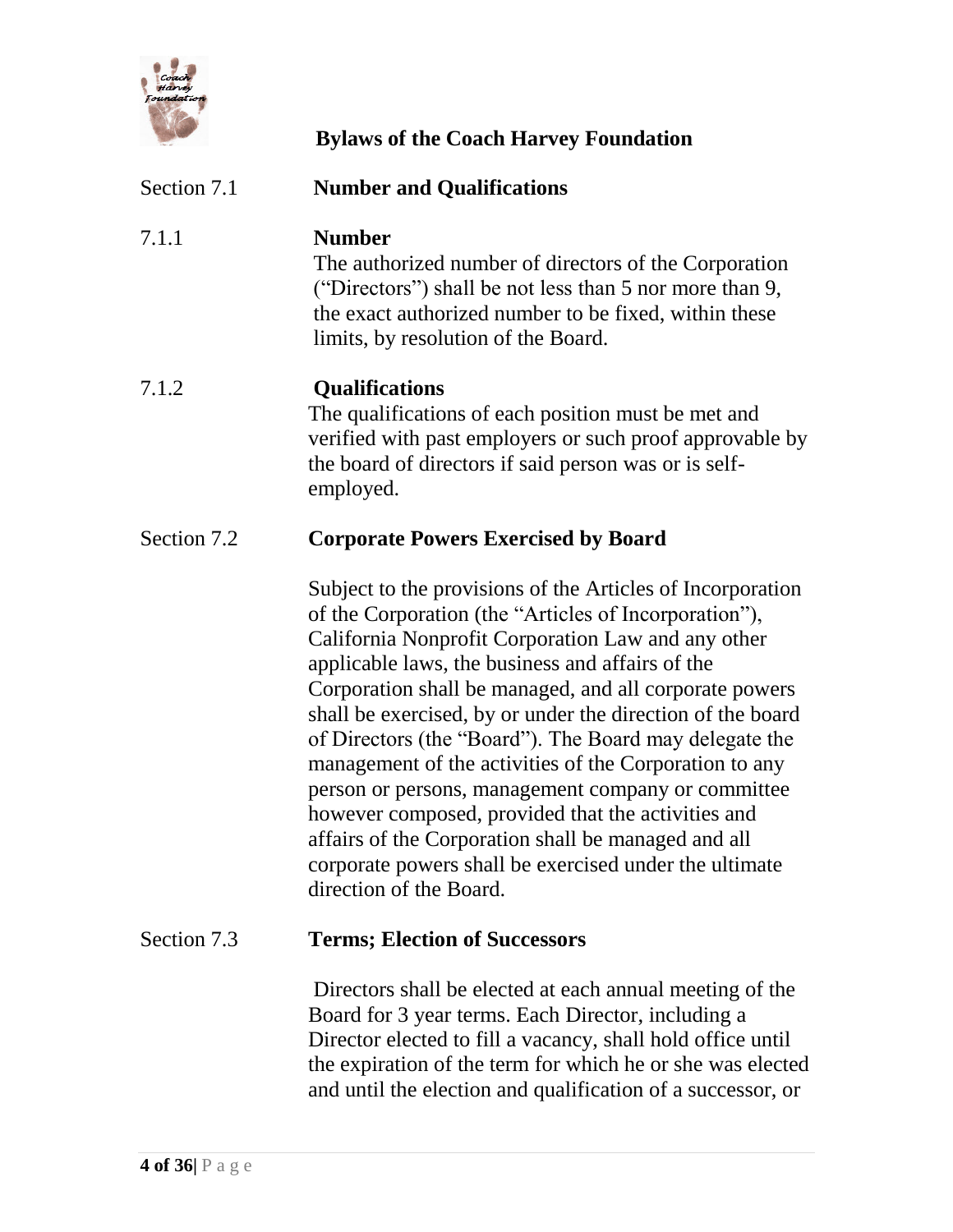

until that Director's earlier resignation or removal in accordance with these Bylaws and California Nonprofit Corporation Law. By resolution, the Board may arrange for terms to be staggered.

### Section 7.4 **Vacancies**

### 7.4.1 **Events Causing Vacancy**

A vacancy or vacancies on the Board shall be deemed to exist on the occurrence of the following: (i) the death, resignation, or removal of any Director; (ii) whenever the number of authorized Directors is increased; or (iii) the failure of the Board, at any meeting at which any Director or Directors are to be elected, to elect the full authorized number of Directors.

### 7.4.2 **Removal**

The Board may by resolution declare vacant the office of a Director who has been declared of unsound mind by an order of court, or convicted of a new felony, or been found by final order or judgment of any court to have breached a duty under California Nonprofit Corporation Law. The Board may by resolution declare vacant the office of a director who fails to attend 3 consecutive Board meetings during any calendar year. And The Board may, by a majority vote of the Directors who meet all of the required qualifications to be a Director set forth in Section 7.1.2, declare vacant the office of any Director who fails or ceases to meet any required qualification that was in effect at the beginning of that Director's current term of office*.* Directors may be removed without cause by a majority of Directors then in office.

### 7.4.3 **No Removal on Reduction of Number of Directors**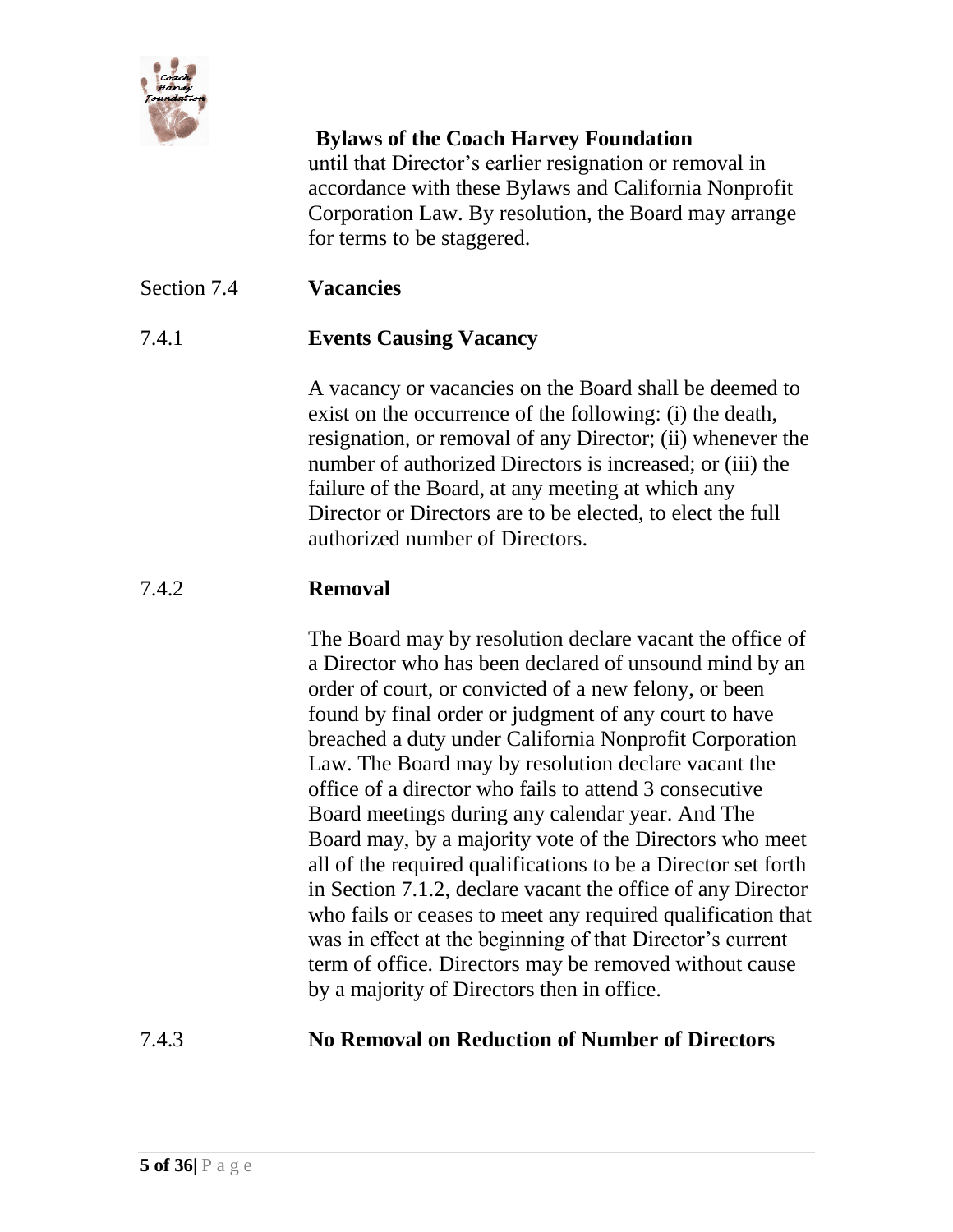

No reduction of the authorized number of Directors shall have the effect of removing any Director before that Director's term of office expires.

### 7.4.4 **Resignations**

Except as provided in this Section 7.4.4, any Director may resign by giving written notice to the Chairperson, the President, the Secretary, or the Board. Such a written resignation will be effective on the later of (i) the date it is delivered or (ii) the time specified in the written notice that the resignation is to become effective. No Director may resign if the Corporation would then be left without a duly elected Director or Directors in charge of its affairs, except upon notice to the California Attorney General (the "Attorney General").

### 7.4.5 **Election to fill Vacancies**

If there is a vacancy on the Board, including a vacancy created by the removal of a Director, the Board may fill such vacancy by electing an additional director as soon as practical after the vacancy occurs. If the number of Directors then in office is less than a quorum, additional directors may be elected to fill such vacancies by (i) the unanimous written consent of the Directors then in office, (ii) the affirmative vote of a majority of the Directors in office at a meeting held according to notice or waivers complying with section 5211 of the California Nonprofit Corporation Law, or (iii) a sole remaining Director.

### Section 7.5 **Regular Meetings**

Each year, the Board shall hold at least one meeting, at a time and place fixed by the Board, for the purposes of election of Directors, appointment of Officers, review and approval of the corporate budget and transaction of other business. This meeting is sometimes referred to in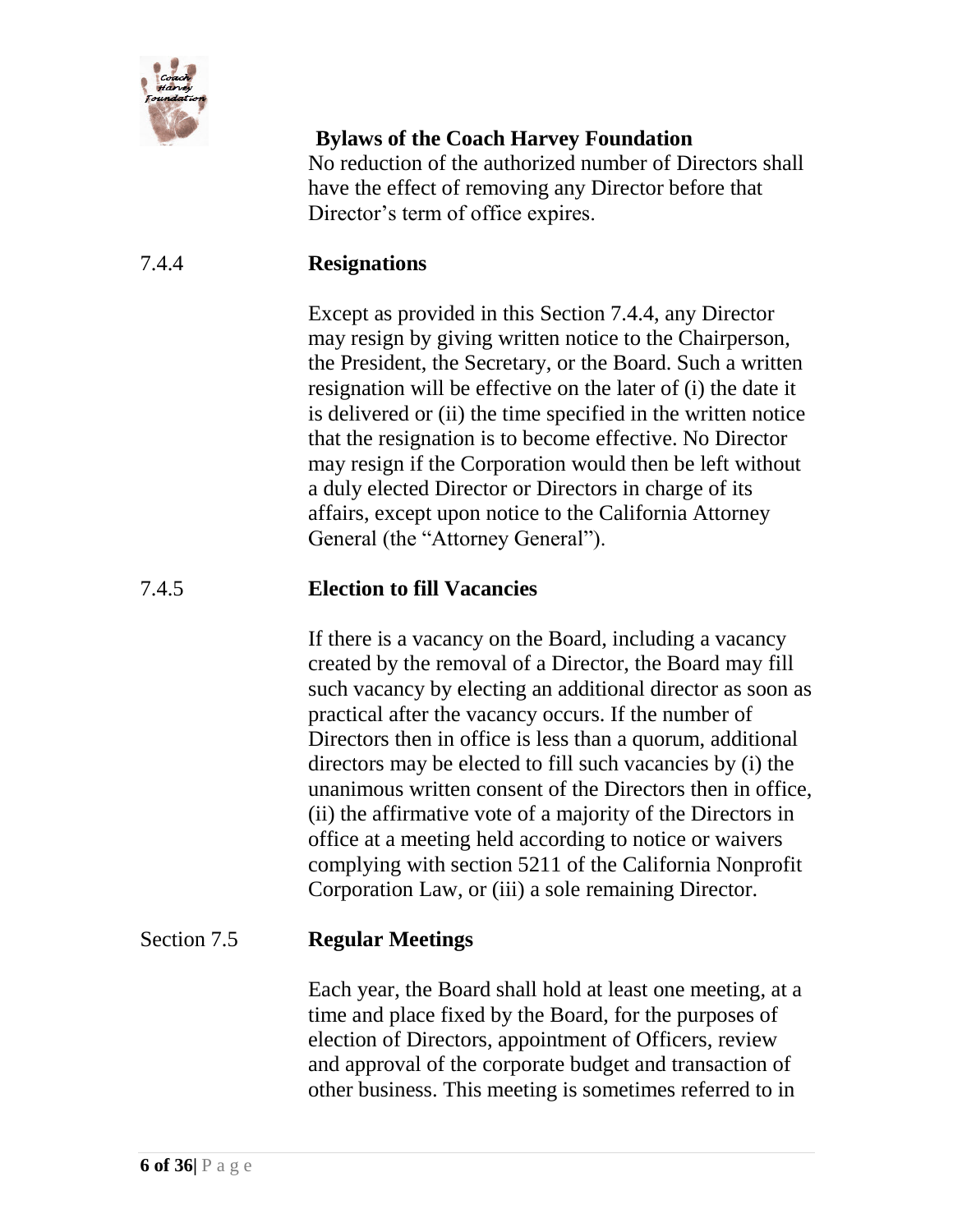

these Bylaws as the "annual meeting." Other regular meetings of the Board may be held at such time and place as the Board may fix from time to time by resolution.

### Section 7.6 **Special Meetings**

Special meetings of the Board for any purpose may be called at any time by the Chairperson, or the President, or the Vice President (if any), or the Secretary, or any two Directors.

### Section 7.7 **Notice of Meetings**

### 7.7.1 **Manner of Giving**

Except when the time and place of a regular meeting is set by the Board by resolution in advance (as permitted by Section 7.5), notice of the time and place of all regular and special meetings shall be given to each Director by one of the following methods:

(a) Personal delivery of oral or written notice;

(b) First-class mail, postage paid;

(c) Telephone, including a voice messaging system or other system or technology designed to record and communicate messages; or

(d) Facsimile, electronic mail ("e-mail") or other means of electronic transmission if the recipient has consented to accept notices in this manner.

All such notices shall be given or sent to the Director's address, phone number, facsimile number or e-mail address as shown on the records of the Corporation. Any oral notice given personally or by telephone may be communicated directly to the Director or to a person who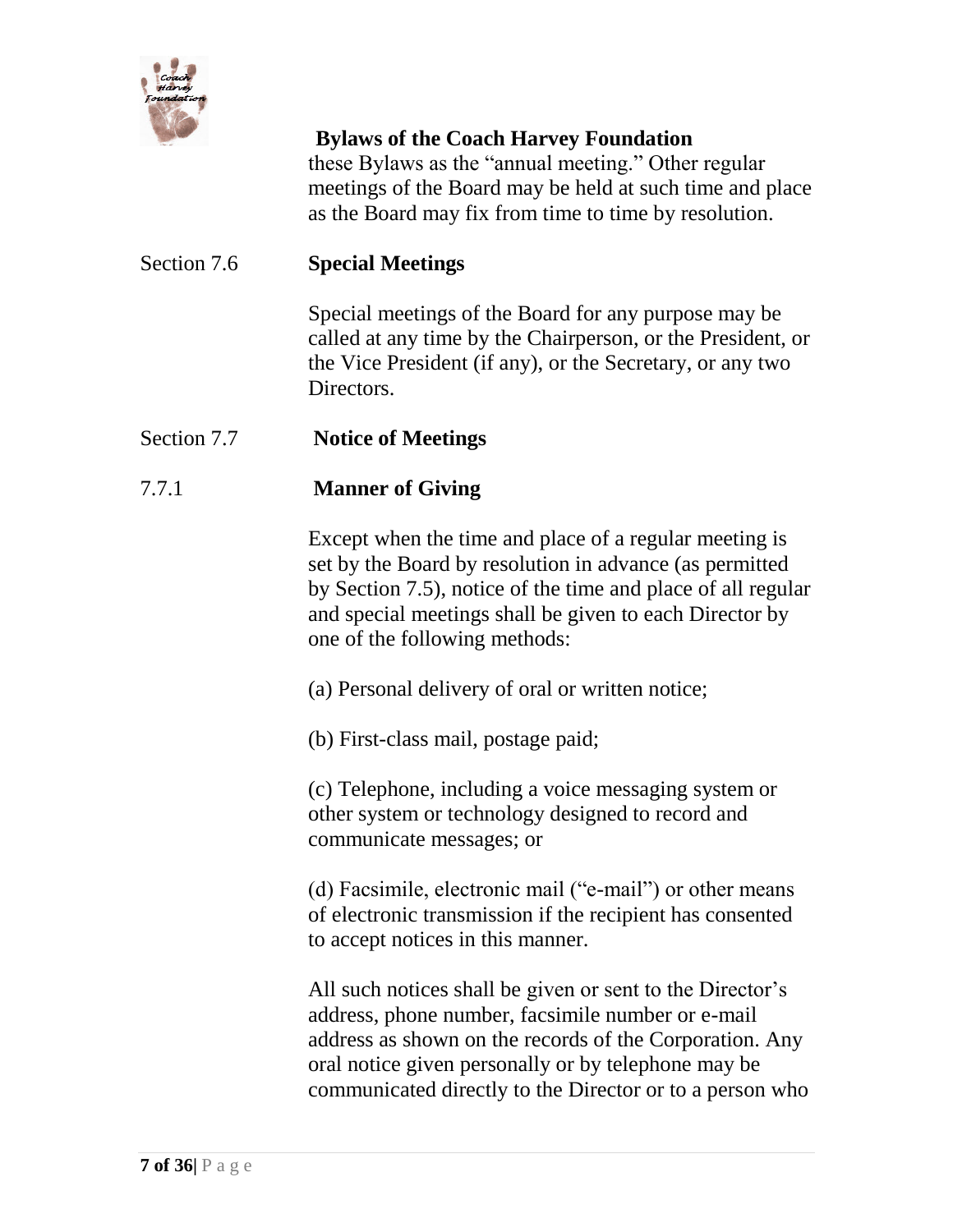

would reasonably be expected to promptly communicate such notice to the Director. Notice of regular meetings may be given in the form of a calendar or schedule that sets forth the date, time and place of more than one regular meeting.

### 7.7.2 **Time Requirements**

Notices sent by first-class mail shall be deposited into a United States mail box at least four days before the time set for the meeting. Notices given by personal delivery, telephone, voice messaging system or other system or technology designed to record and communicate messages, facsimile, e-mail or other electronic transmission shall be delivered at least 48 hours before the time set for the meeting.

#### 7.7.3 **Notice Contents**

The notice shall state the time and place for the meeting, except that if the meeting is scheduled to be held at the principal office of the Corporation, the notice shall be valid even if no place is specified. The notice need not specify the purpose of the meeting unless required to elsewhere in these Bylaws

#### Section 7.8 **Place of Board Meetings**

Regular and special meetings of the Board may be held at any place within or outside the state that has been designated in the notice of the meeting, or, if not stated in the notice or, if there is no notice, designated by resolution of the Board. If the place of a regular or special meeting is not designated in the notice or fixed by a resolution of the Board, it shall be held at the principal office of the Corporation.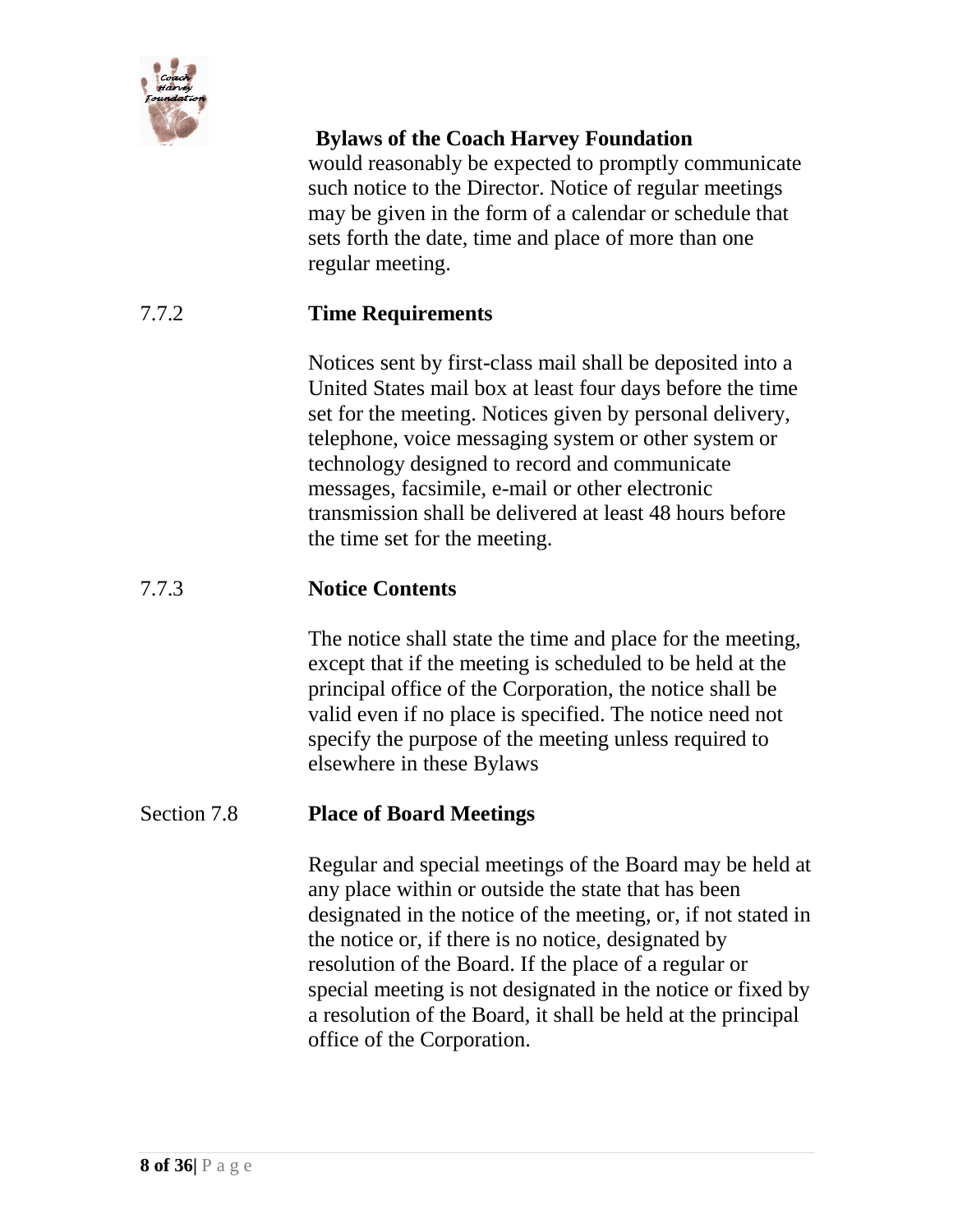

### **Bylaws of the Coach Harvey Foundation** 7.8.1 **Meetings by Telephone or Similar Communication Equipment**

Any meeting may be held by conference telephone or other communications equipment permitted by California Nonprofit Corporation Law, as long as all Directors participating in the meeting can communicate with one another and all other requirements of California Nonprofit Corporation Law are satisfied. All such Directors shall be deemed to be present in person at such meeting.

# Section 7.9 **Quorum and Action of the Board**

### 7.9.1 **Quorum**

A majority of Directors then in office (but no fewer than two Directors or one-fifth of the authorized number in Section 7.1.1, whichever is greater) shall constitute a quorum for the transaction of business, except to adjourn as provided in Section 7.11.

# 7.9.2 **Minimum Vote Requirements for Valid Board Action**

Every act taken or decision made by a vote of the majority of the Directors present at a meeting duly held at which a quorum is present is the act of the Board, unless a greater number is expressly required by California Nonprofit Corporation Law, the Articles of Incorporation or these Bylaws. A meeting at which a quorum is initially present may continue to transact business, notwithstanding the withdrawal of Directors from the meeting, if any action taken is approved by at least a majority of the required quorum for that meeting.

### 7.9.3 **When a Greater Vote Is Required for Valid Board Action**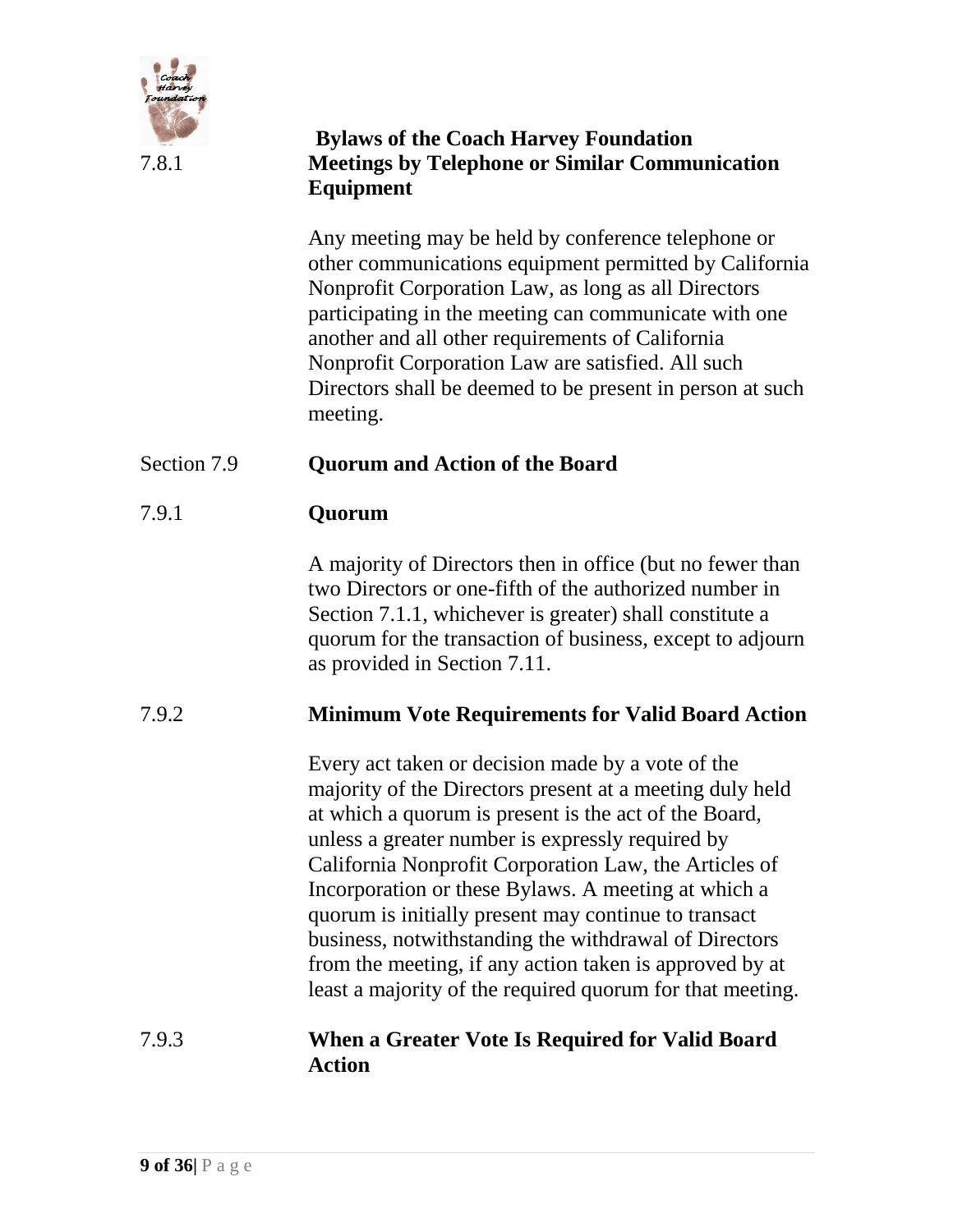

The following actions shall require a vote by a majority of all Directors then in office in order to be effective:

(a) Approval of contracts or transactions in which a Director has a direct or indirect material financial interest as described in Section 10.1 (provided that the vote of any interested Director(s) is not counted);

(b) Creation of, and appointment to, Committees (but not advisory committees) as described in Section 8.1; (c) Removal of a Director without cause as described in Section 7.4.2; and

(d) Indemnification of Directors as described in Article 11.

# Section 7.10 **Waiver of Notice**

The transactions of any meeting of the Board, however called and noticed or wherever held, shall be as valid as though taken at a meeting duly held after regular call and notice, if (i) a quorum is present, and (ii) either before or after the meeting, each of the Directors who is not present at the meeting signs a written waiver of notice, a consent to holding the meeting, or an approval of the minutes. The waiver of notice or consent does not need to specify the purpose of the meeting. All waivers, consents, and approvals shall be filed with the corporate records or made a part of the minutes of the meeting. Also, notice of a meeting is not required to be given to any Director who attends the meeting without protesting before or at its commencement about the lack of adequate notice. Directors can protest the lack of notice only by presenting a written protest to the Secretary either in person, by first-class mail addressed to the Secretary at the principal office of the Corporation as contained on the records of the Corporation as of the date of the protest, or by facsimile addressed to the facsimile number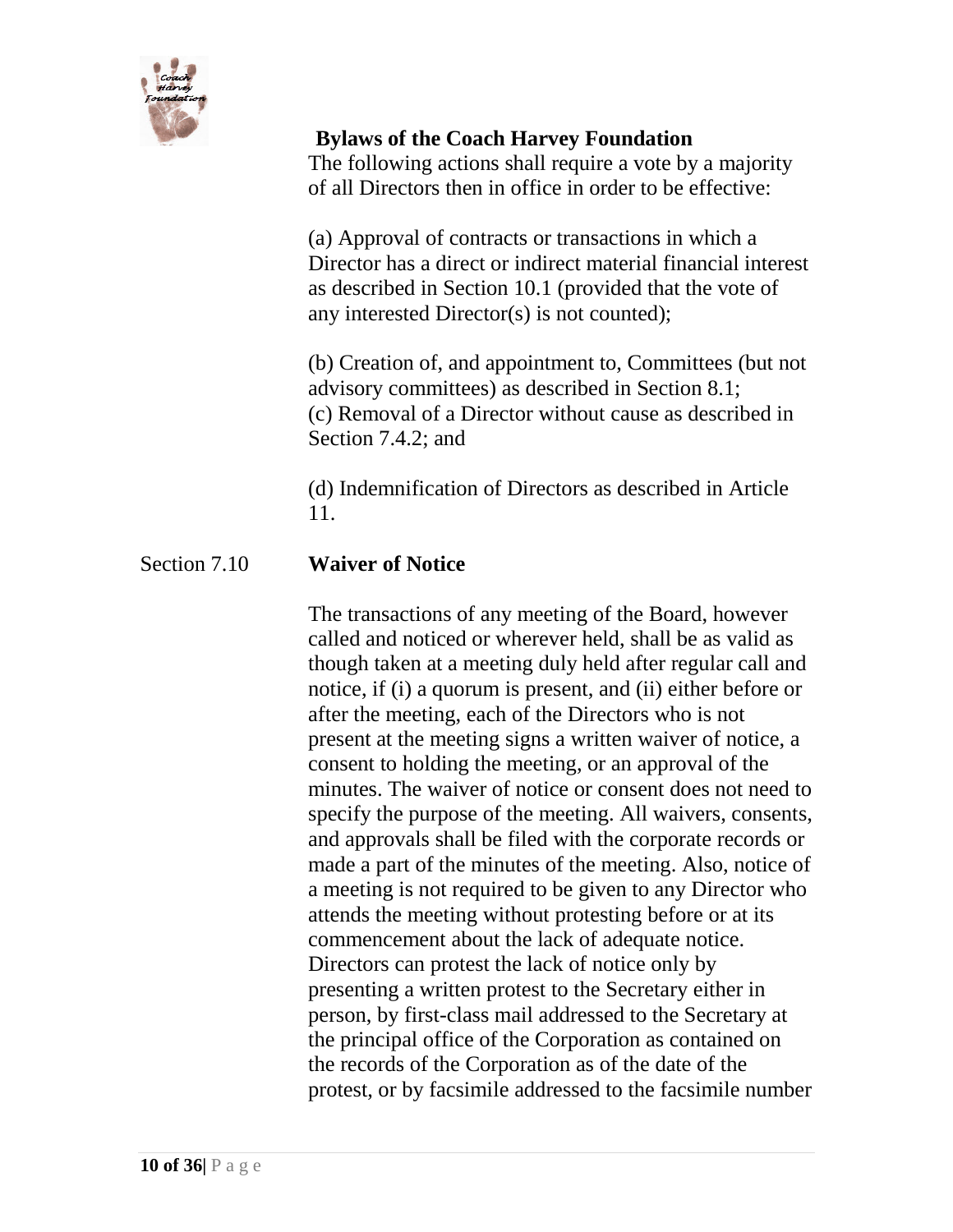

**Bylaws of the Coach Harvey Foundation** of the Corporation as contained on the records of the Corporation as of the date of the protest.

### Section 7.11 **Adjournment**

### Section 7.12 **Notice of Adjournment**

Notice of the time and place of holding an adjourned meeting need not be given, unless the meeting is adjourned for more than 24 hours, in which case personal notice of the time and place shall be given before the time of the adjourned meeting to the Directors who were not present at the time of the adjournment. A majority of the Directors present, whether or not constituting a quorum, may adjourn any meeting to another time and place.

### Section 7.13 **Conduct of Meetings**

Meetings of the Board shall be presided over by the Chairperson, or, if there is no Chairperson or the Chairperson is absent, the President or, if the President and Chairperson are both absent, by the Vice President or, in the absence of each of these persons, by a chairperson of the meeting, chosen by a majority of the Directors present at the meeting. The Secretary shall act as secretary of all meetings of the Board, provided that, if the Secretary is absent, the presiding officer shall appoint another person to act as secretary of the meeting. Meetings shall be governed by rules of procedure as may be determined by the Board from time to time, insofar as such rules are not inconsistent with or in conflict with these Bylaws, with the Articles, or with any provisions of law applicable to the Corporation.

#### Section 7.14 **Action Without Meeting**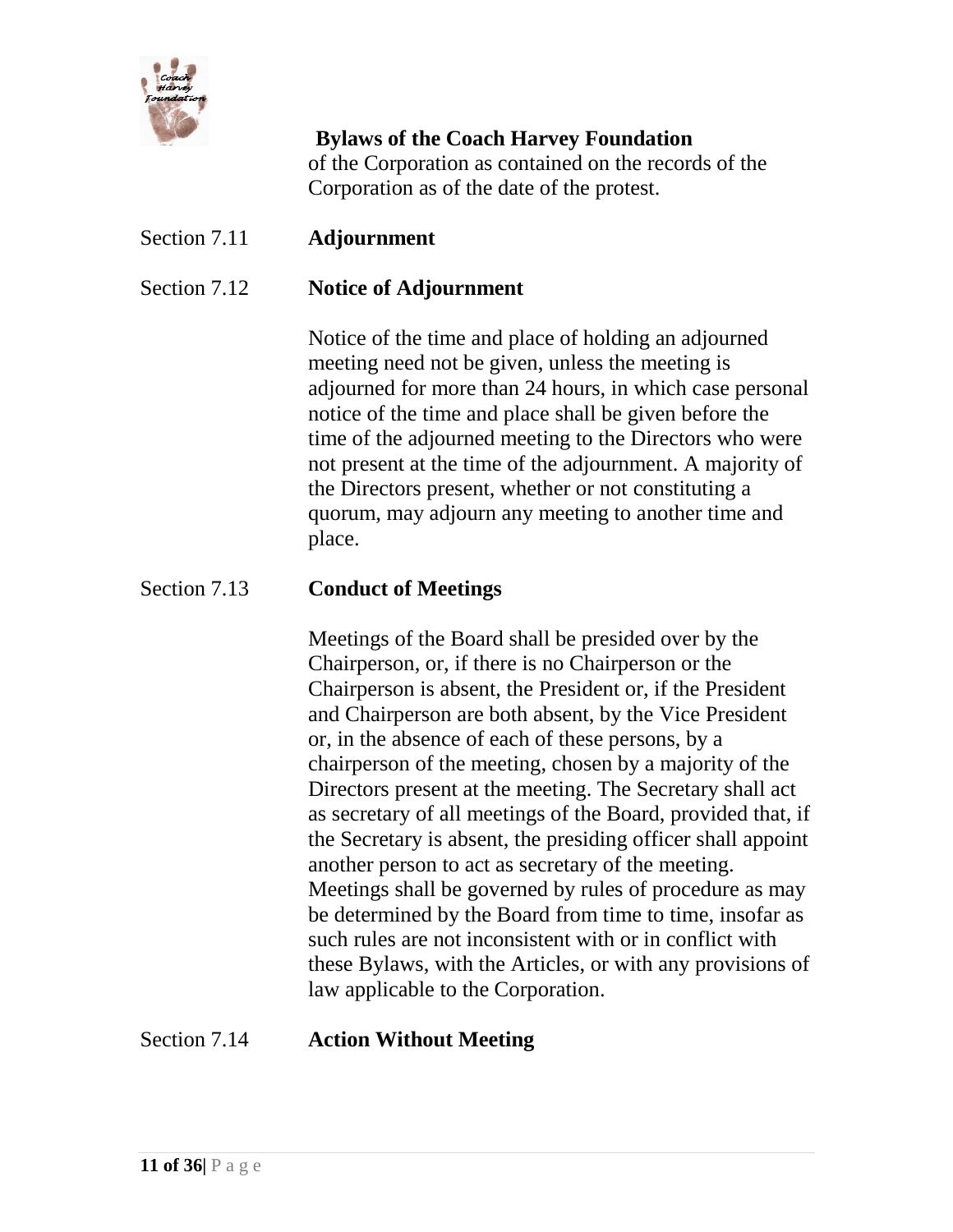

Any action required or permitted to be taken by the Board may be taken without a meeting, if all members of the Board, individually or collectively, consent in writing to the action. For the purposes of this Section 7.14 only, "all members of the Board" shall not include any "interested Director" as defined in section 5233 of the California Nonprofit Corporation Law. Such written consent shall have the same force and effect as a unanimous vote of the Board taken at a meeting. Such written consent or consents shall be filed with the minutes of the proceedings of the Board. Written consent may be transmitted by first-class mail, messenger, courier, facsimile, e-mail or any other reasonable method satisfactory to the Chairperson or the President.

### Section 7.15 **Fees and Compensation of Directors**

The Corporation shall not pay any compensation to Directors for services rendered to the Corporation as Directors, except that Directors may be reimbursed for expenses incurred in the performance of their duties to the Corporation, in reasonable amounts as approved by the Board.

Also, Directors may not be compensated for rendering services to the Corporation in a capacity other than as Directors, unless such compensation is reasonable and further provided that not more than 49% of the persons serving as Directors may be "interested persons" which, for purposes of this Section 7.15 only, means:

(a) any person currently being compensated by the Corporation for services rendered to it within the previous 12 months, whether as a full or part-time Officer or other employee, independent contractor, or otherwise, excluding any reasonable compensation paid to a Director as Director; or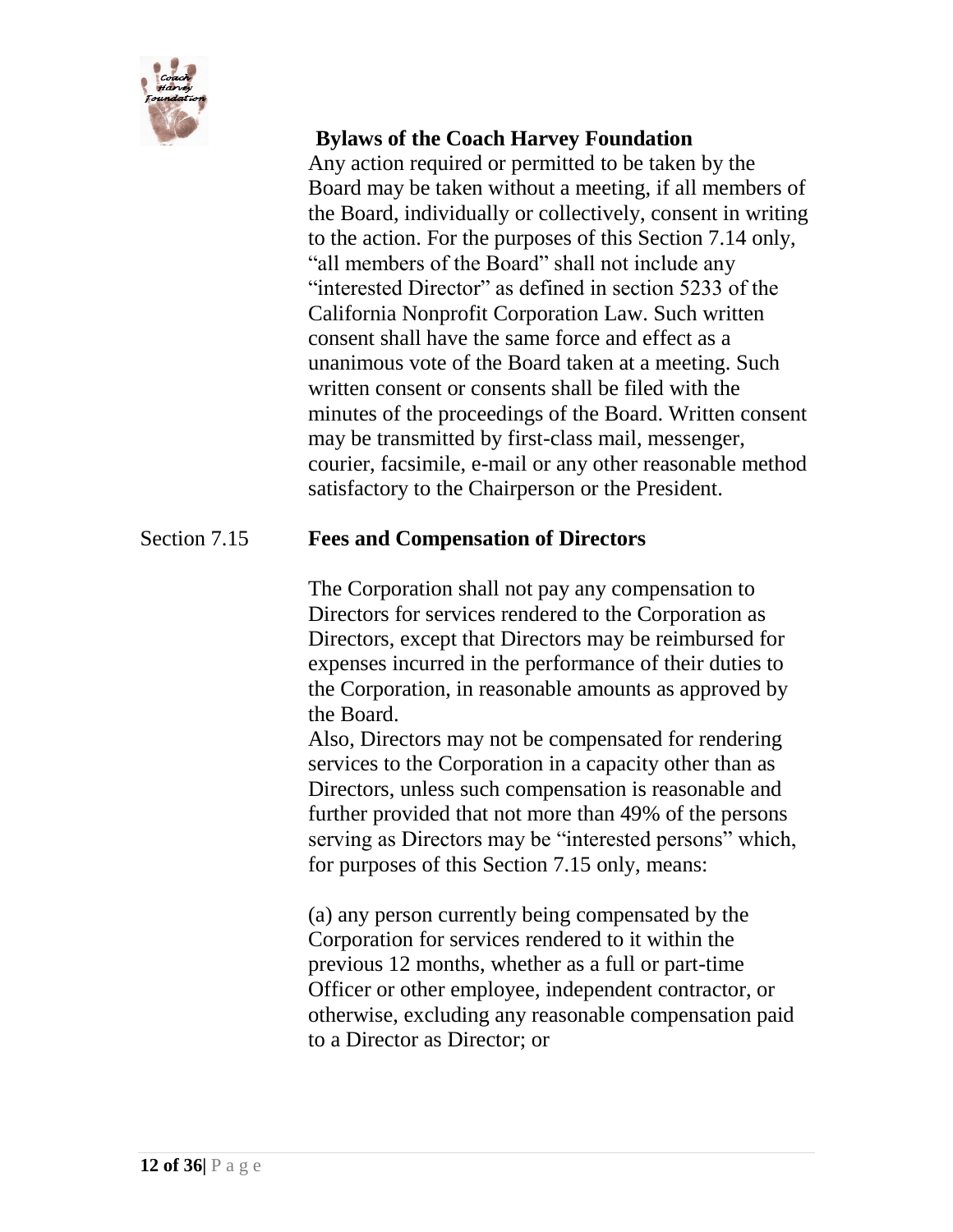

(b) any brother, sister, ancestor, descendant, spouse, brother-in-law, sister-in-law, son-in-law, daughter-inlaw, mother-in-law, or father-in-law of any such person.

# Section 7.16 **Non-Liability of Directors** The Directors shall not be personally liable for the debts, liabilities, or other obligations of the Corporation.

### **ARTICLE 8 COMMITTEES**

#### Section 8.1 **Committees of Directors**

The Board may, by resolution adopted by a majority of the Directors then in office, create one or more Board Committees ("Committees"), including an executive committee, each consisting of two or more Directors, to serve at the discretion of the Board. Any Committee, to the extent provided in the resolution of the Board, may be given the authority of the Board except that no Committee may:

(a) Approve any action for which the California Nonprofit Corporation Law also requires approval of the members or approval of a majority of all members;

(b) Fill vacancies on the Board or in any Committee which has the authority of the Board;

(c) Fix compensation of the Directors for serving on the Board or on any Committee;

(d) Amend or repeal Bylaws or adopt new Bylaws;

(e) Amend or repeal any resolution of the Board which by its express terms is not so amendable or repeal-able;

(f) Appoint any other Committees or the members of these Committees;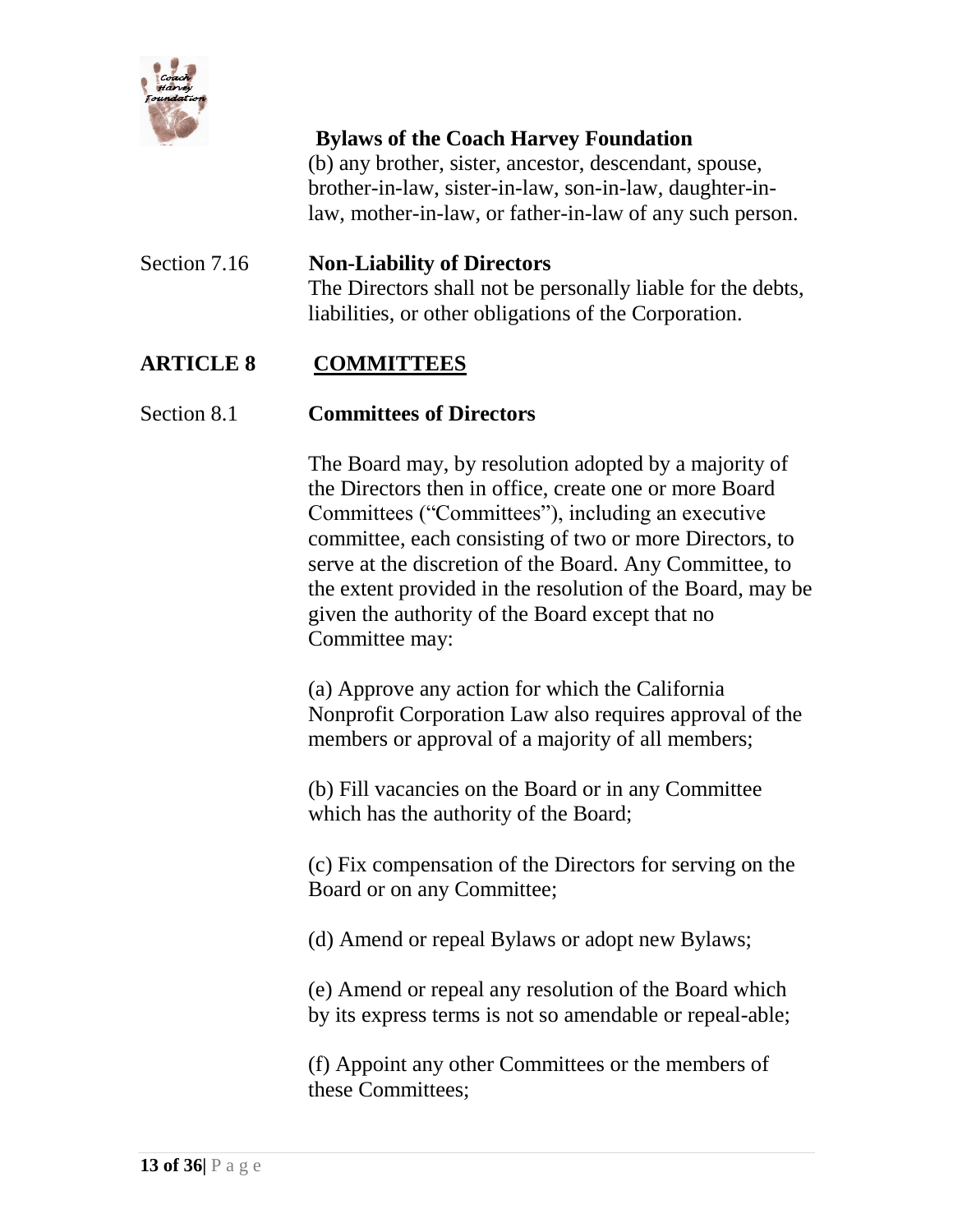

(g) expend corporate funds to support a nominee for Director after more persons have been nominated than can be elected; or

(h) approve any transaction (i) between the Corporation and one or more of its Directors or (ii) between the Corporation or any entity in which one or more of its Directors have a material financial interest.

### Section 8.2 **Meetings and Action of Board Committees**

Meetings and action of Committees shall be governed by, and held and taken in accordance with, the provisions of Article 7 concerning meetings of Directors, with such changes in the context of Article 7 as are necessary to substitute the Committee and its members for the Board and its members, except that the time for regular meetings of Committees may be determined by resolution of the Board, and special meetings of Committees may also be called by resolution of the Board. Minutes shall be kept of each meeting of any Committee and shall be filed with the corporate records. The Committee shall report to the Board from time to time as the Board may require. The Board may adopt rules for the governance of any Committee not inconsistent with the provisions by these Bylaws. In the absence of rules adopted by the Board, the Committee may adopt such rules.

#### Section 8.3 **Quorum Rules for Board Committees**

A majority of the Committee members shall constitute a quorum for the transaction of Committee business, except to adjourn. A majority of the Committee members present, whether or not constituting a quorum, may adjourn any meeting to another time and place. Every act taken or decision made by a majority of the Committee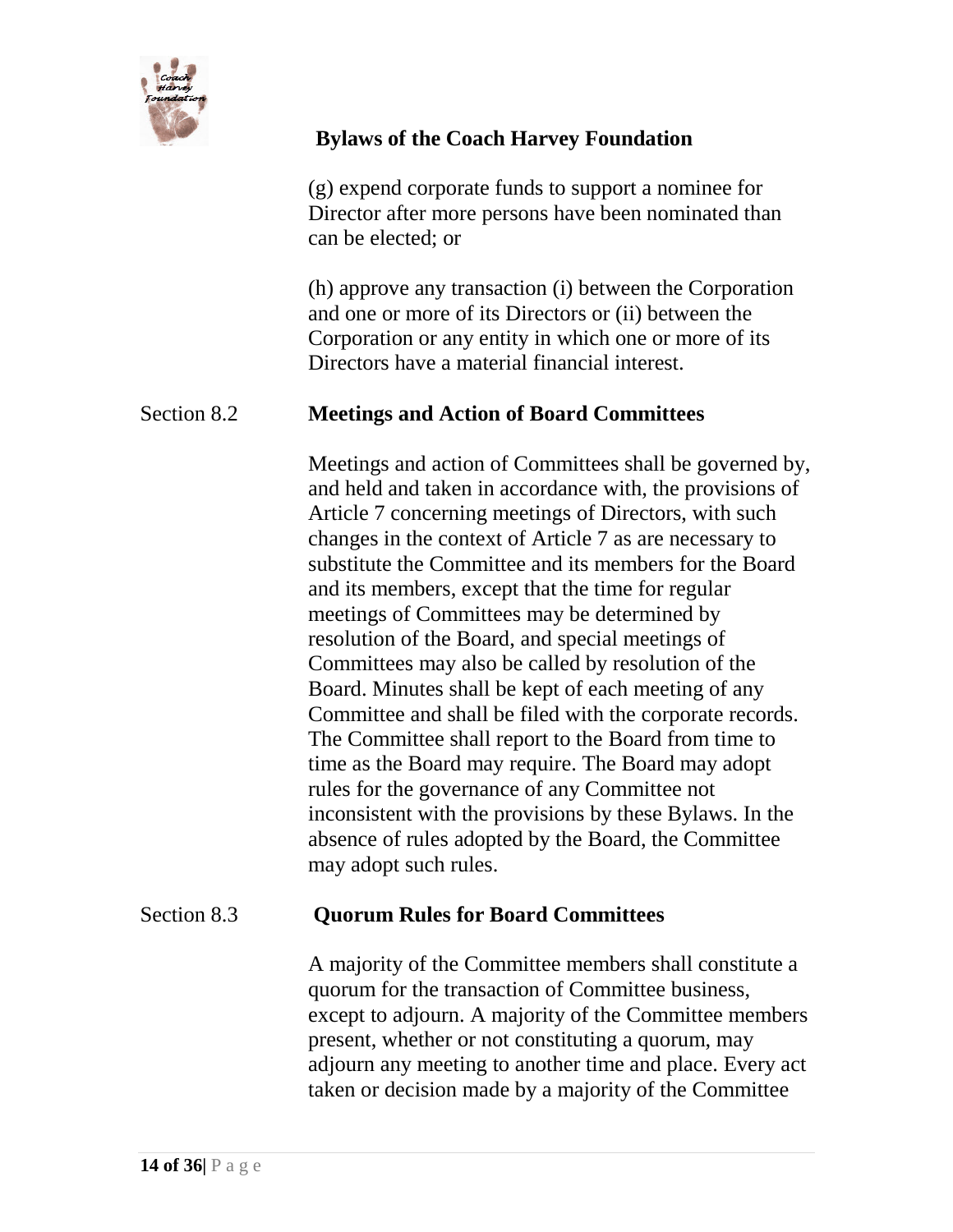

members present at a meeting duly held at which a quorum is present shall be regarded as an act of the Committee, subject to the provisions of the California Nonprofit Corporation Law relating to actions that require a majority vote of the entire Board. A meeting at which a quorum is initially present may continue to transact business, notwithstanding the withdrawal of Committee members, if any action taken is approved by at least a majority of the required quorum for that meeting

#### Section 8.4 **Revocation of Delegated Authority**

The Board may, at any time, revoke or modify any or all of the authority that the Board has delegated to a Committee, increase or decrease (but not below two) the number of members of a Committee, and fill vacancies in a Committee from the members of the Board.

### Section 8.5 **Nonprofit Integrity Act/Audit Committee**

In any fiscal year in which the Corporation receives or accrues gross revenues of two million dollars or more (excluding grants from, and contracts for services with, governmental entities for which the governmental entity requires an accounting of the funds received), the Board shall (i) prepare annual financial statements using generally accepted accounting principles that are audited by an independent certified public accountant ("CPA") in conformity with generally accepted auditing standards; (ii) make the audit available to the Attorney General and to the public on the same basis that the Internal Revenue Service Form 990 is required to be made available; and (iii) appoint an Audit Committee. The Audit Committee shall not include staff or employees of the Corporation, the President or chief executive or the Chief Financial Officer or treasurer. If there is a finance committee, members of the finance committee shall constitute less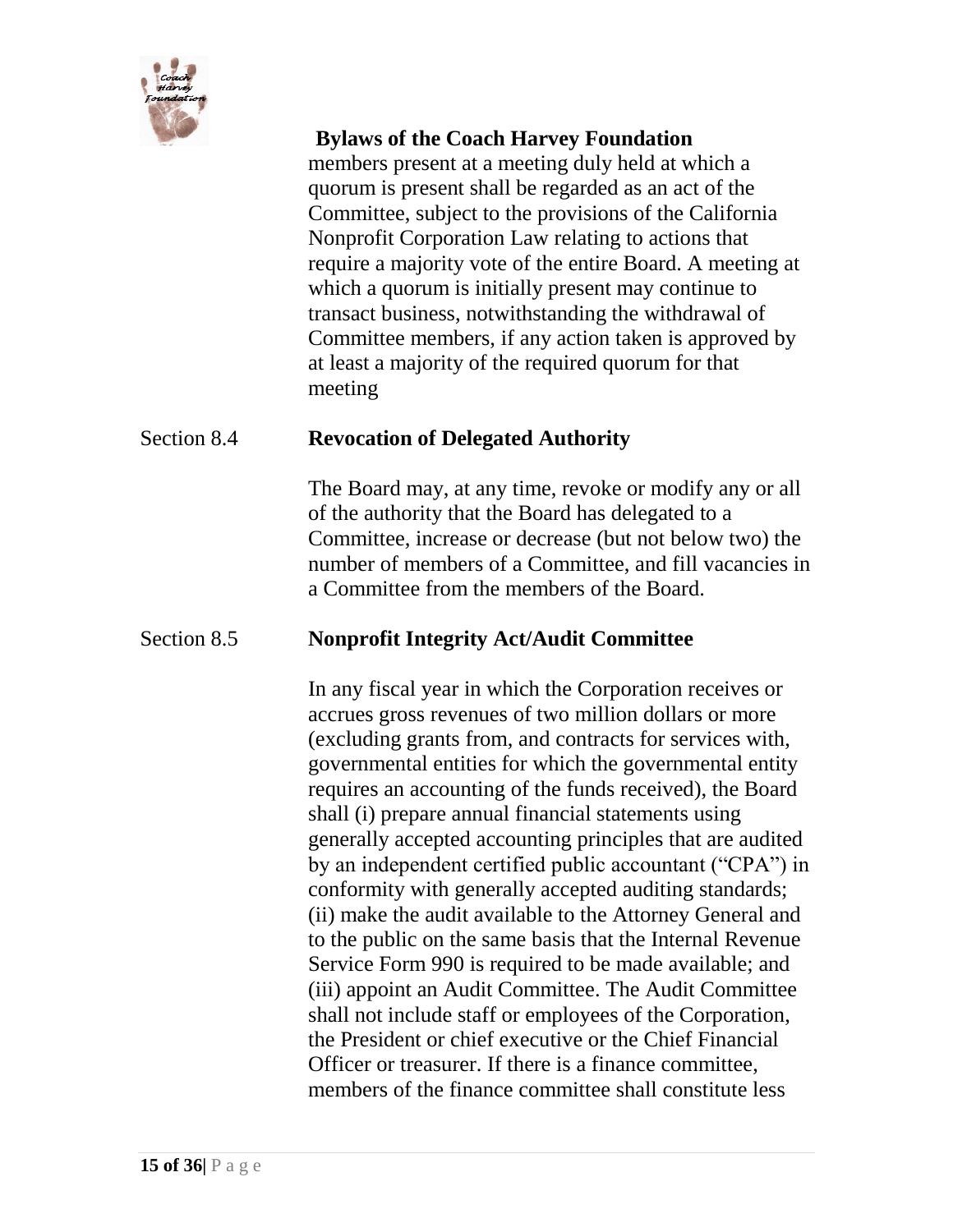

than 50% of the membership of the Audit Committee and the chairperson of the Audit Committee shall not be a member of the finance committee. Subject to the supervision of the Board, the Audit Committee shall:

(a) Make recommendations to the Board on the hiring and firing of the CPA;

(b) Confer with the CPA to satisfy Audit Committee members that the financial affairs of the Corporation are in order;

(c) Approve non-audit services by the CPA and ensure such services conform to standards in the Yellow Book issued by the United States Comptroller General; and

(d) if requested by the Board, negotiate the CPA's compensation on behalf of the Board.

### Section 8.6 **Advisory Committees**

The Board may create one or more advisory committees to serve at the pleasure of the Board. Appointments to such advisory committees need not, but may, be Directors. The Board shall appoint and discharge advisory committee members. All actions and recommendations of an advisory committee shall require ratification by the Board

### **ARTICLE 9 OFFICERS**

#### Section 9.1 **Officers**

The officers of the Corporation ("Officers") shall be either a President or a Chairperson, or both, a Secretary, and a Chief Financial Officer. Other than the Chairperson, these persons may, but need not be, selected from among the Directors. The Board shall have the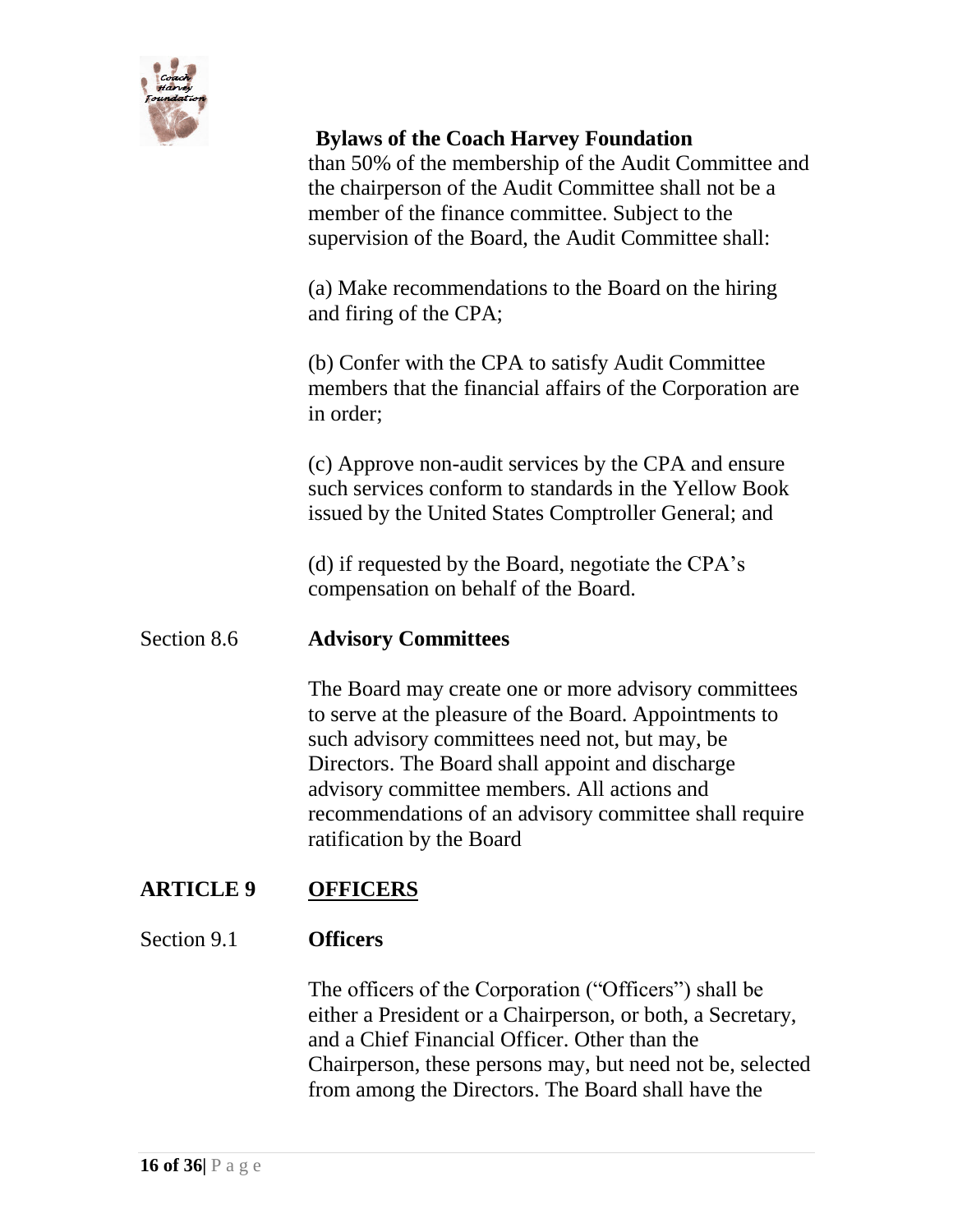

power to designate additional Officers, including a Vice President, who also need not be Directors, with such duties, powers, titles and privileges as the Board may fix, including such Officers as may be appointed in accordance with Section 9.6.6. Any number of offices may be held by the same person, except that neither the Secretary nor the Chief Financial Officer may serve concurrently as either the President or the Chairperson.

### Section 9.2 **Election of Officers**

The Officers, except those appointed in accordance with Section 9.6.6, shall be elected by the Board at the annual meeting of the Corporation for a term of one year, and each shall serve at the discretion of the Board until his or her successor shall be elected, or his or her earlier resignation or removal. Officers may be elected for 4 consecutive terms.

### Section 9.3 **Removal of Officers**

Subject to the rights, if any, of an Officer under any contract of employment, any Officer may be removed, with or without cause,

(a) by the Board, at any regular or special meeting of the Board, or at the annual meeting of the Corporation, or

(b) by an Officer on whom such power of removal may be conferred by the Board.

### Section 9.4 **Resignation of Officers**

Any Officer may resign at any time by giving written notice to the Corporation. Any resignation shall take effect at the date of the receipt of that notice or at any later time specified in that notice; and, unless otherwise specified in that notice, the acceptance of the resignation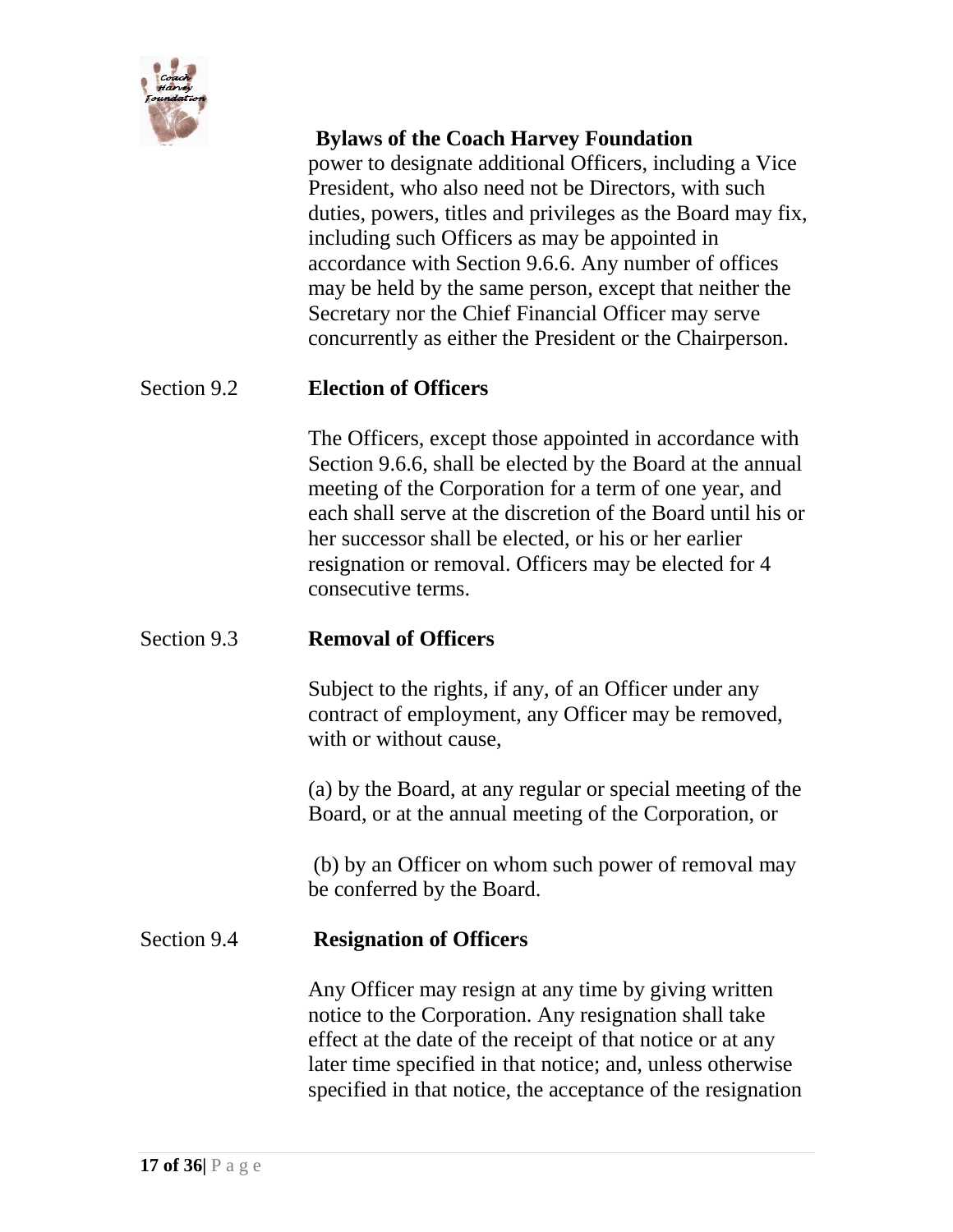

shall not be necessary to make it effective. Any resignation is without prejudice to the rights, if any of the Corporation under any contract to which the Officer is a party.

### Section 9.5 **Vacancies in Offices**

A vacancy in any office because of death, resignation, removal, disqualification, or any other cause shall be filled in the manner prescribed in these Bylaws for regular appointments to that office, provided that such vacancies shall be filled as they occur and not on an annual basis. In the event of a vacancy in any office other than the President or one appointed in accordance with Section 9.6.6, such vacancy shall be filled temporarily by appointment by the President, or if none, by the Chairperson, and the appointee shall remain in office for 60 days, or until the next regular meeting of the Board, whichever comes first. Thereafter, the position can be filled only by action of the Board.

### Section 9.6 **Responsibilities of Officers**

### 9.6.1 **Chairperson of the Board**

The chairperson of the Board (the "Chairperson"), if any, shall be a Director and shall preside at meetings of the Board and exercise and perform such other powers and duties as may from time to time be assigned to him by the Board or prescribed by these Bylaws. If the Board designates both a Chairperson and a President, the Board shall, by resolution, establish the specific duties carried by each position.

#### 9.6.2 **President**

The president of the Corporation (the "President") shall, if there is no Chairperson, or in the Chairperson's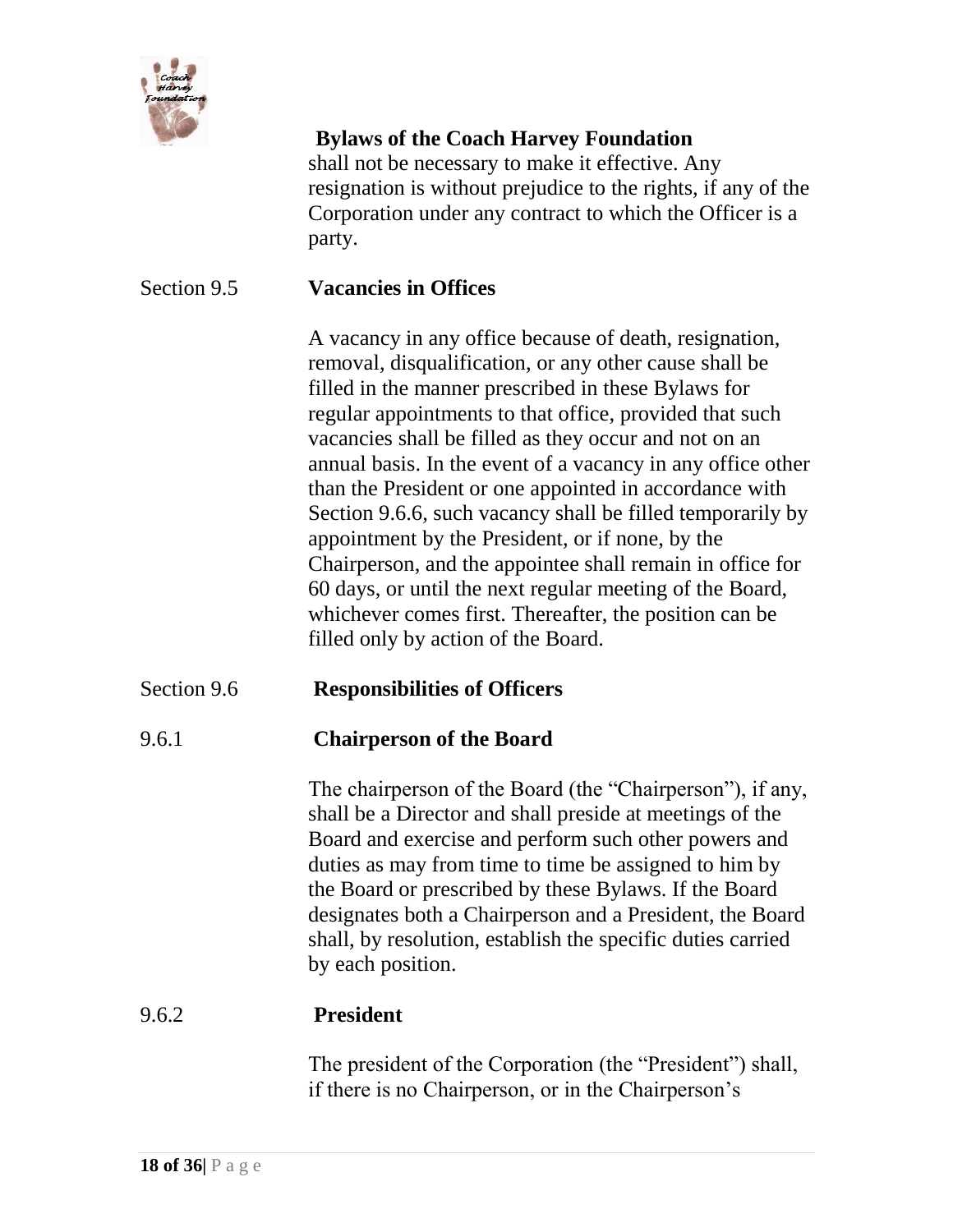

.

### **Bylaws of the Coach Harvey Foundation**

absence, preside at meetings of the Board and exercise and perform such other powers and duties as may from time to time be assigned to him by the Board or prescribed by these Bylaws. If no other person is designated as the chief executive, the President shall, in addition, be the chief executive and shall have the powers and duties prescribed in Section 9.7.

### 9.6.3 **Vice President**

The vice president of the Corporation (the "Vice President") shall, in the absence or disability of the President, perform all the duties of the President and, when so acting, have all the powers of and be subject to all the restrictions upon, the President. The Vice President shall have such other powers and perform such other duties as may be prescribed by the Board.

| 9.6.4   | <b>Secretary</b><br>The secretary of the Corporation (the "Secretary") shall<br>attend to the following:                                                             |
|---------|----------------------------------------------------------------------------------------------------------------------------------------------------------------------|
| 9.6.4.1 | <b>Bylaws</b>                                                                                                                                                        |
|         | The Secretary shall certify and keep or cause to be kept at<br>the principal office of the Corporation the original or a<br>copy of these Bylaws as amended to date. |
| 9.6.4.2 | <b>Minute Book</b>                                                                                                                                                   |
|         | The Secretary shall keep or cause to be kept a minute<br>book as described in Section 12.1.                                                                          |
| 9.6.4.3 | <b>Notices</b>                                                                                                                                                       |
|         | The Secretary shall give, or cause to be given, notice of<br>all meetings of the Board in accordance with these<br>Bylaws.                                           |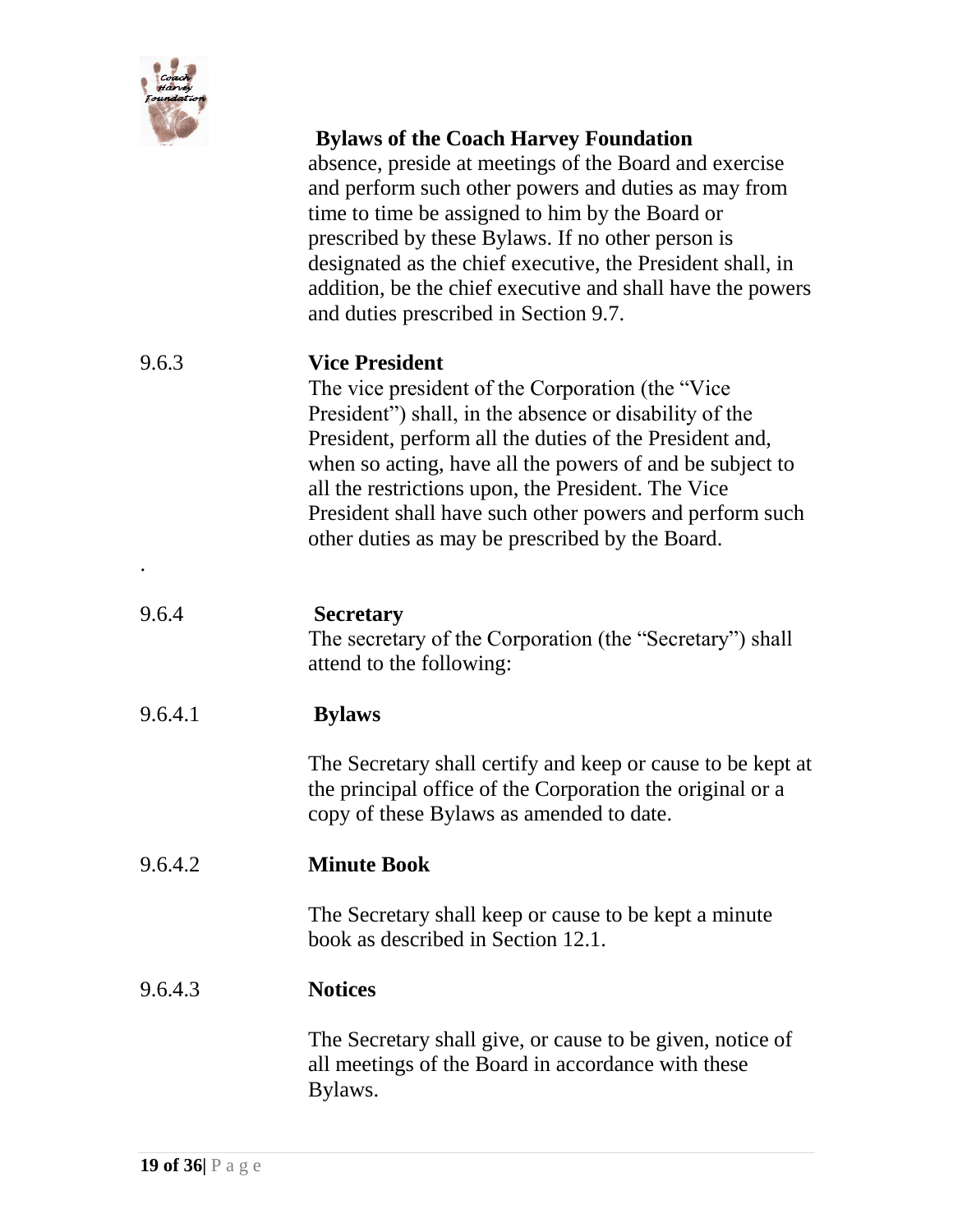

### 9.6.4.4 **Corporate Records**

Upon request, the Secretary shall exhibit or cause to be exhibited at all reasonable times to any Director, or to his or her agent or attorney, these Bylaws and the minute book.

### 9.6.4.5 **Corporate Seal and Other Duties**

The Secretary shall keep or cause to be kept the seal of the Corporation, if any, in safe custody, and shall have such other powers and perform such other duties incident to the office of Secretary as may be prescribed by the Board or these Bylaws.

### 9.6.5 **Chief Financial Officer**

The chief financial officer of the Corporation (the "Chief Financial Officer") shall attend to the following:

### 9.6.5.1 **Books of Account**

The Chief Financial Officer shall keep and maintain, or cause to be kept and maintained, adequate and correct books and records of accounts of the properties and transactions of the Corporation, including accounts of its assets, liabilities, receipts, disbursements, gains, losses, capital, retained earnings, and other matters customarily included in financial statements. The books of account shall be open to inspection by any Director at all reasonable times.

#### 9.6.5.2 **Financial Reports**

The Chief Financial Officer shall prepare, or cause to be prepared, and certify, or cause to be certified, the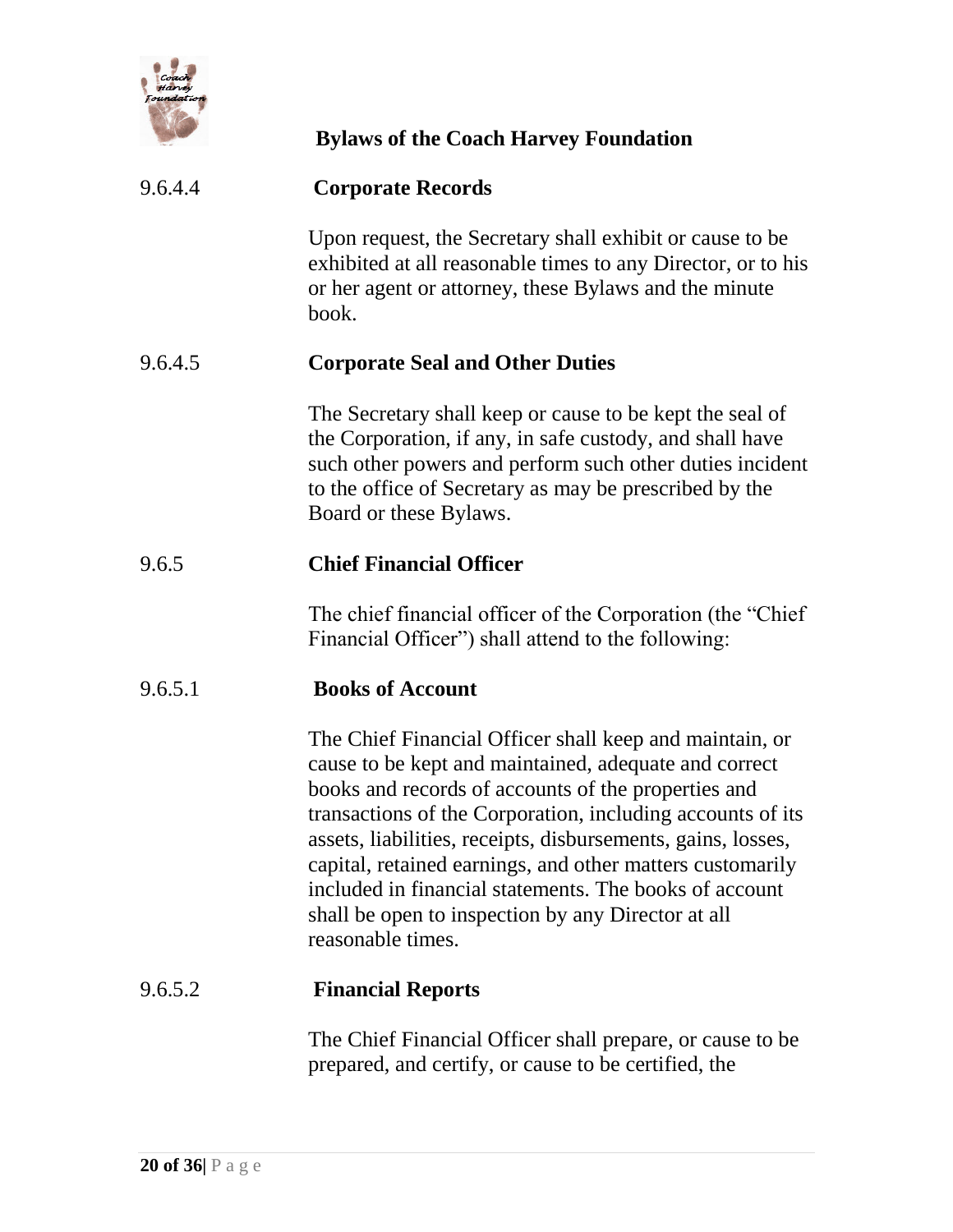

**Bylaws of the Coach Harvey Foundation** financial statements to be included in any required reports.

# 9.6.5.3 **Deposit and Disbursement of Money and Valuables**

The Chief Financial Officer shall deposit, or cause to be deposited, all money and other valuables in the name and to the credit of the Corporation with such depositories as may whenever they request it, an account of all of his or her transactions as Chief Financial Officer and of the financial condition of the Corporation; and shall have other powers and perform such other duties incident to the office of Chief Financial Officer as may be prescribed by the Board or these Bylaws.

### 9.6.5.4 **Bond**

If required by the Board, the Chief Financial Officer shall give the Corporation a bond in the amount and with the surety or sureties specified by the Board for faithful performance of the duties of his office and for restoration to the Corporation of all its books, papers, vouchers, money, and other property of every kind in his possession or under his control on his death, resignation, retirement, or removal from office be designated by the Board; shall disburse, or come to a conclusion of what should happen.

### 9.6.6 **Additional Officers**

The Board may empower the Chairperson, President, or chief executive, to appoint or remove such other Officers as the business of the Corporation may require, each of whom shall hold office for such period, have such authority, and perform such duties as are provided in these Bylaws or as the Board from time to time may determine.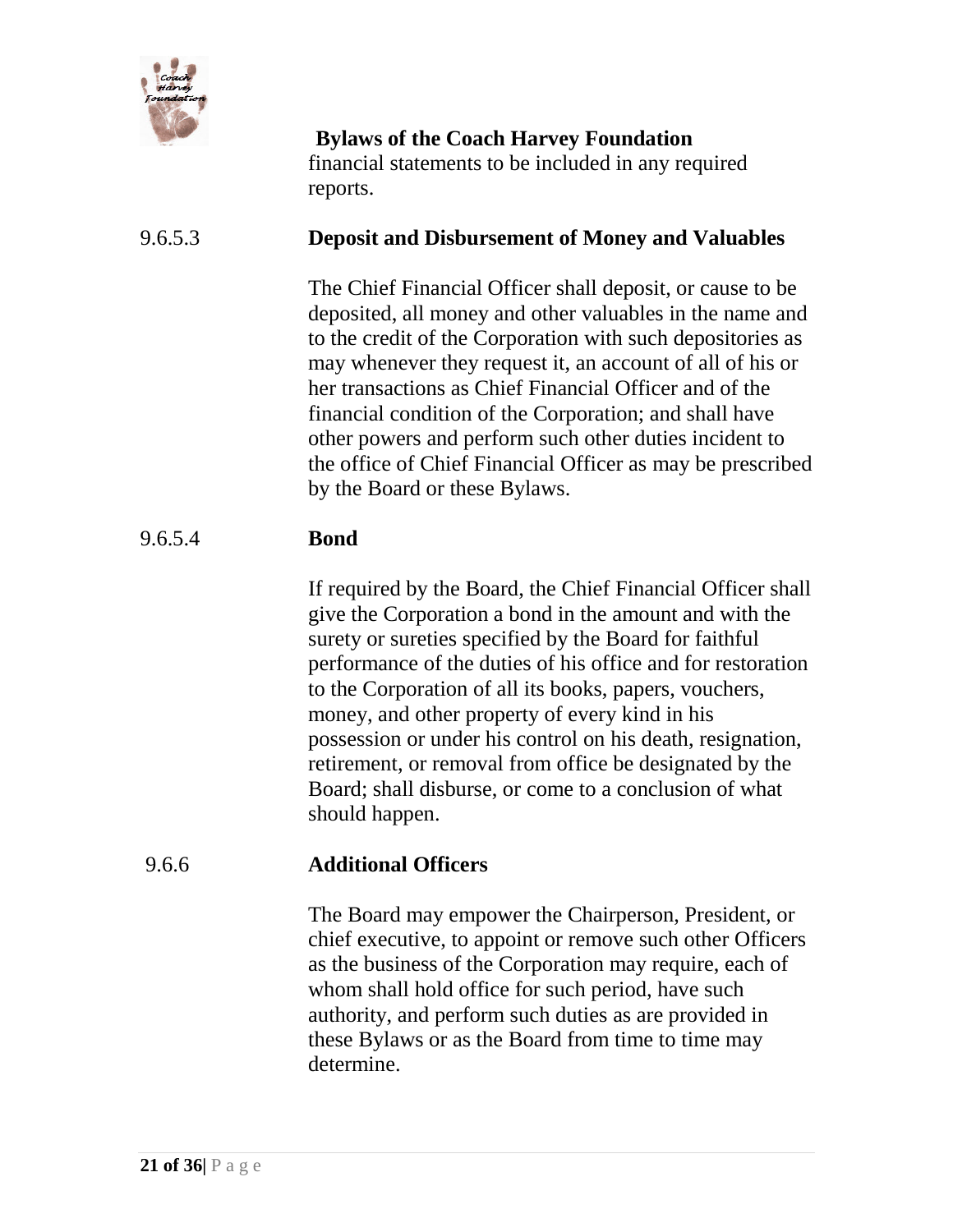

### **Bylaws of the Coach Harvey Foundation** Section 9.7 **Chief Executive**

Subject to such supervisory powers as may be given by the Board to the Chairperson or President, the Board may hire a chief executive who shall be the general manager of the Corporation, and subject to the control of the Board, shall supervise, direct and control the Corporation's day-to-day activities, business and affairs. The chief executive (who may be referred to as the "chief executive officer" or "executive director" shall be empowered to hire, supervise and fire all of the employees of the Corporation, under such terms and having such job responsibilities as the chief executive shall determine in his or her sole discretion, subject to the rights, if any, of the employee under any contract of employment. The chief executive may delegate his or her responsibilities and powers subject to the control of the Board. He or she shall have such other powers and duties as may be prescribed by the Board or these Bylaws. Additionally, the Board may, by resolution, appoint the chief executive as an Officer.

# Section 9.8 **Compensation of Officers**

### Section 9.8.1 **Salaries Fixed by Board**

The salaries of Officers, if any, shall be fixed from time to time by resolution of the Board or by the person or Committee to whom the Board has delegated this function, and no Officer shall be prevented from receiving such salary by reason of the fact that he or she is also a Director, provided, however, that such compensation paid a Director for serving as an Officer shall only be allowed if permitted under the provisions of Section 7.15. In all cases, any salaries received by Officers shall be reasonable and given in return for services actually rendered for the Corporation which relate to the performance of the public benefit purposes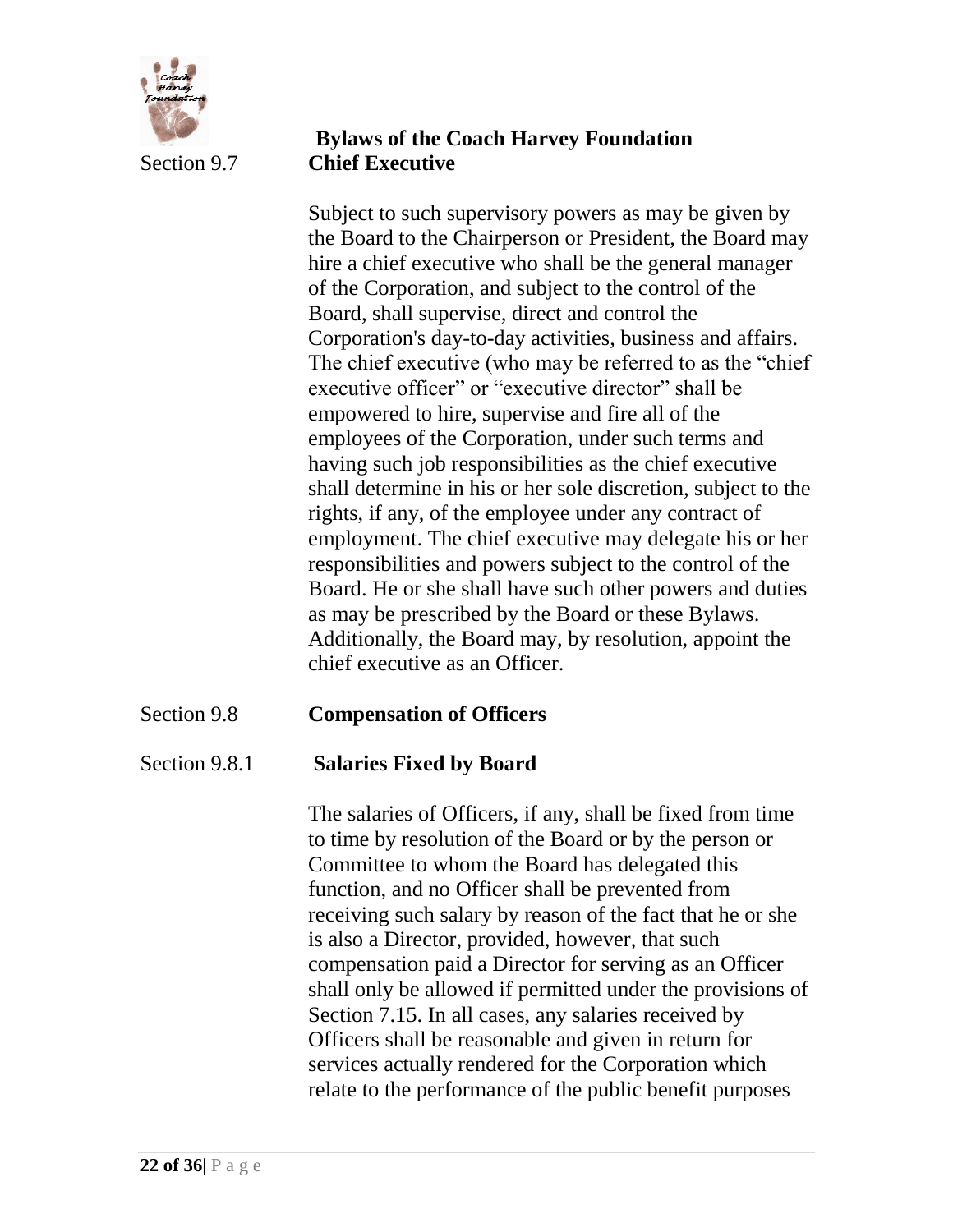

of the Corporation. No salaried Officer serving as a Director shall be permitted to vote on his or her own compensation as an Officer.

### Section 9.8.2 **Fairness of Compensation**

The Board shall periodically review the fairness of compensation, including benefits, paid to the President and Chief Financial Officer (i) once the Officer is hired; (ii) upon any extension or renewal of the Officer's term of employment; and (iii) when the Officer's compensation is modified (unless happen. all employees are subject to the same general modification of compensation

### **ARTICLE 10 TRANSACTIONS BETWEEN CORPORATION AND DIRECTORS OR OFFICERS**

#### Section 10.1 **Transactions with Directors and Officers**

#### 10.1.1 **Interested Party Transactions**

Except as described in Section 10.1.2, the Corporation shall not be a party to any transaction:

(a) in which one or more of its Directors or Officers has a interest, or

(b) with any corporation, firm, association, or other entity in which one or more Directors or Officers has a material financial interest.

### Section 10.1.2 **Requirements to Authorize Interested Party Transactions**

The Corporation shall not be a party to any transaction described in 10.1.1 unless: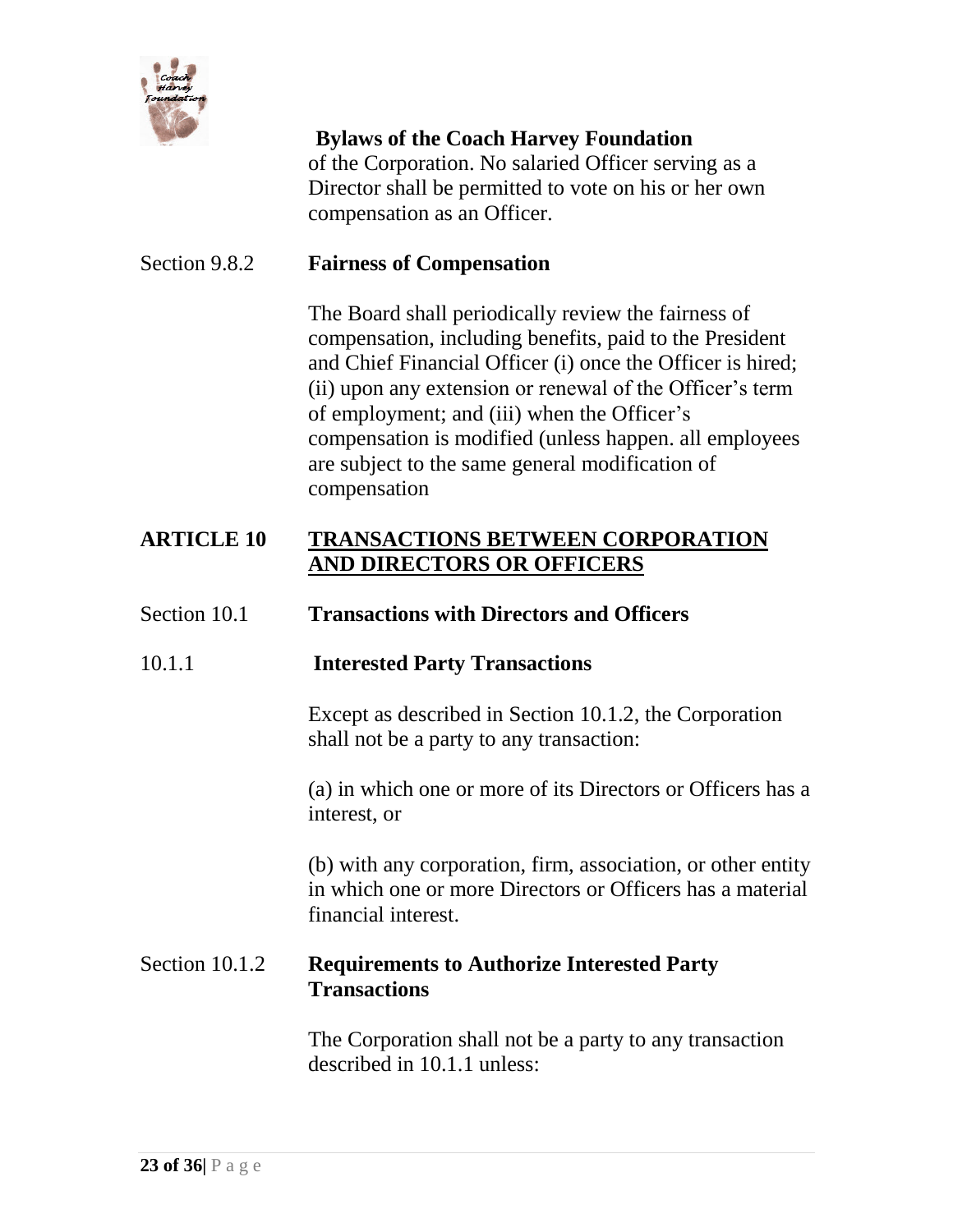

(a) the Corporation enters into the transaction for its own benefit;

(b) the transaction is fair and reasonable to the Corporation at the time the transaction is entered into;

(c) prior to consummating the transaction or any part thereof, the Board authorizes or approves the transaction in good faith, by a vote of a majority of Directors then in office (without counting the vote of the interested Directors), and with knowledge of the material facts concerning the transaction and the interested Director's or Officer's financial interest in the transaction;

(d) prior to authorizing or approving the transaction, the Board considers and in good faith determines after reasonable investigation that the Corporation could not obtain a more advantageous arrangement with reasonable effort under the circumstances; and

(e) the minutes of the Board meeting at which such action was taken reflect that the Board considered and made the findings described in paragraphs (a) through (d) of this

### 10.1.3 **Material Financial Interest**

A Director or Officer shall not be deemed to have a "material financial interest" in a transaction:

(a) that fixes the compensation of a Director as a Director or Officer;

(b) if the contract or transaction is part of a public or charitable program of the Corporation and it (1) is approved or authorized by the Corporation in good faith and without unjustified favoritism, and (2) results in a benefit to one or more Directors or their families only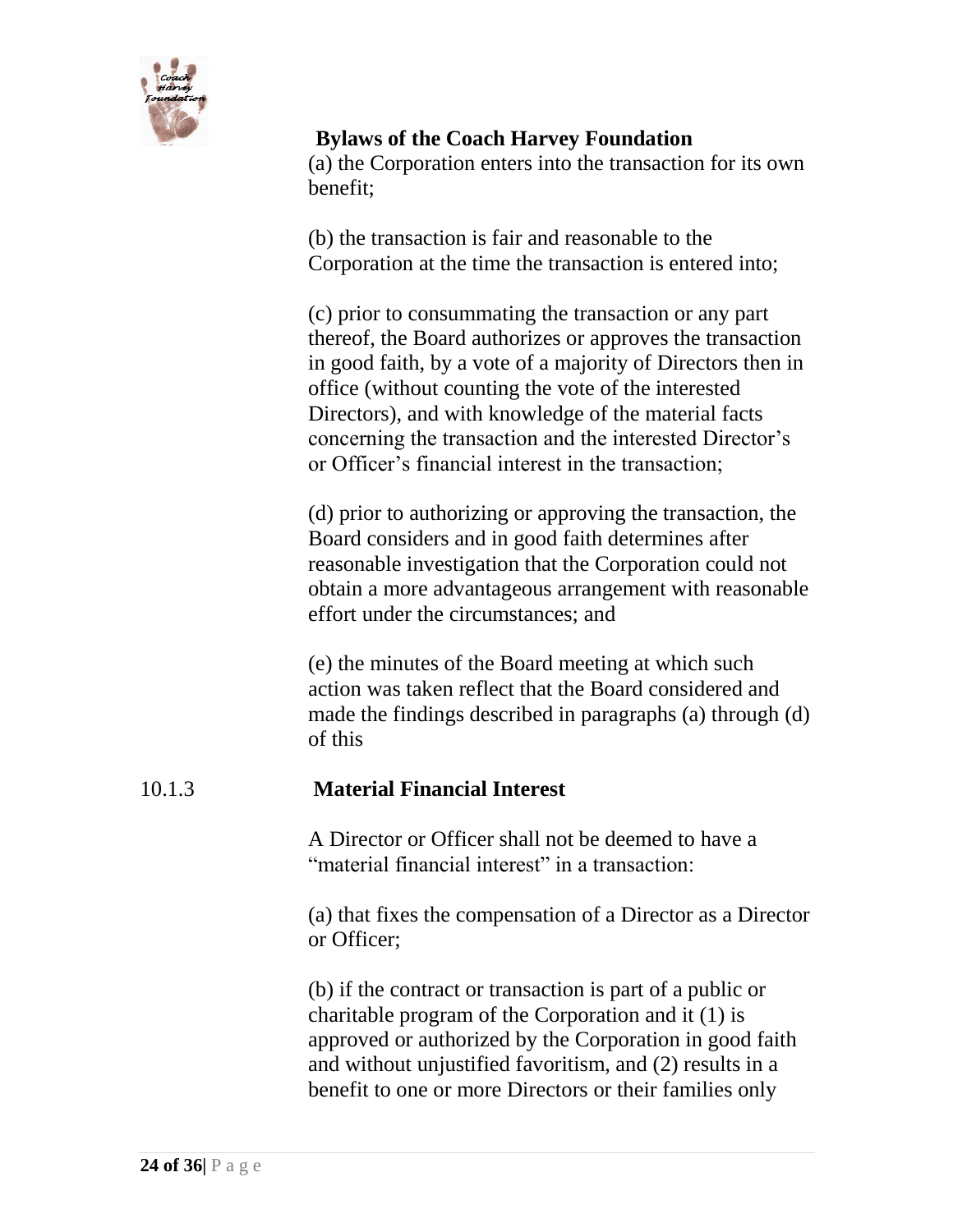

### **Bylaws of the Coach Harvey Foundation** because they are in the class of persons intended to be benefited by the program; or

(c) where the interested Director has no actual knowledge of the transaction and it does not exceed the lesser of one percent of the gross receipts of the corporation for the preceding year or \$100,000.

### Section 10.2 **Loans to Directors and Officers**

The Corporation shall not make any loan of money or property to or guarantee the obligation of any Director or Officer, unless approved by the Attorney General; except that, however, the Corporation may advance money to a Director or Officer for expenses reasonably anticipated to be incurred in the performance of duties of such Director or Officer, if in the absence of such advance, such Director or Officer would be entitled to be reimbursed for such expenses by the Corporation. The limitation above does not apply if (a) the loan is necessary, in the judgment of the Board, to provide financing for the purchase of the principal residence of an Officer in order to secure the services of (or continued services of) the Officer and the loan is secured by real property located in California; or (b) the loan is for the payment of premiums on a life insurance policy on the life of a Director or Officer and repayment to the Corporation of the amount paid by it is secured by the proceeds of the policy and its cash surrender value.

#### Section 10.3 **Interlocking Directorates**

No contract or other transaction between the Corporation and any corporation, firm or association of which one or more Directors are directors is either void or voidable because such Director(s) are present at the Board or Committee meeting that authorizes, approves or ratifies the contract or transaction, if (a) the material facts as to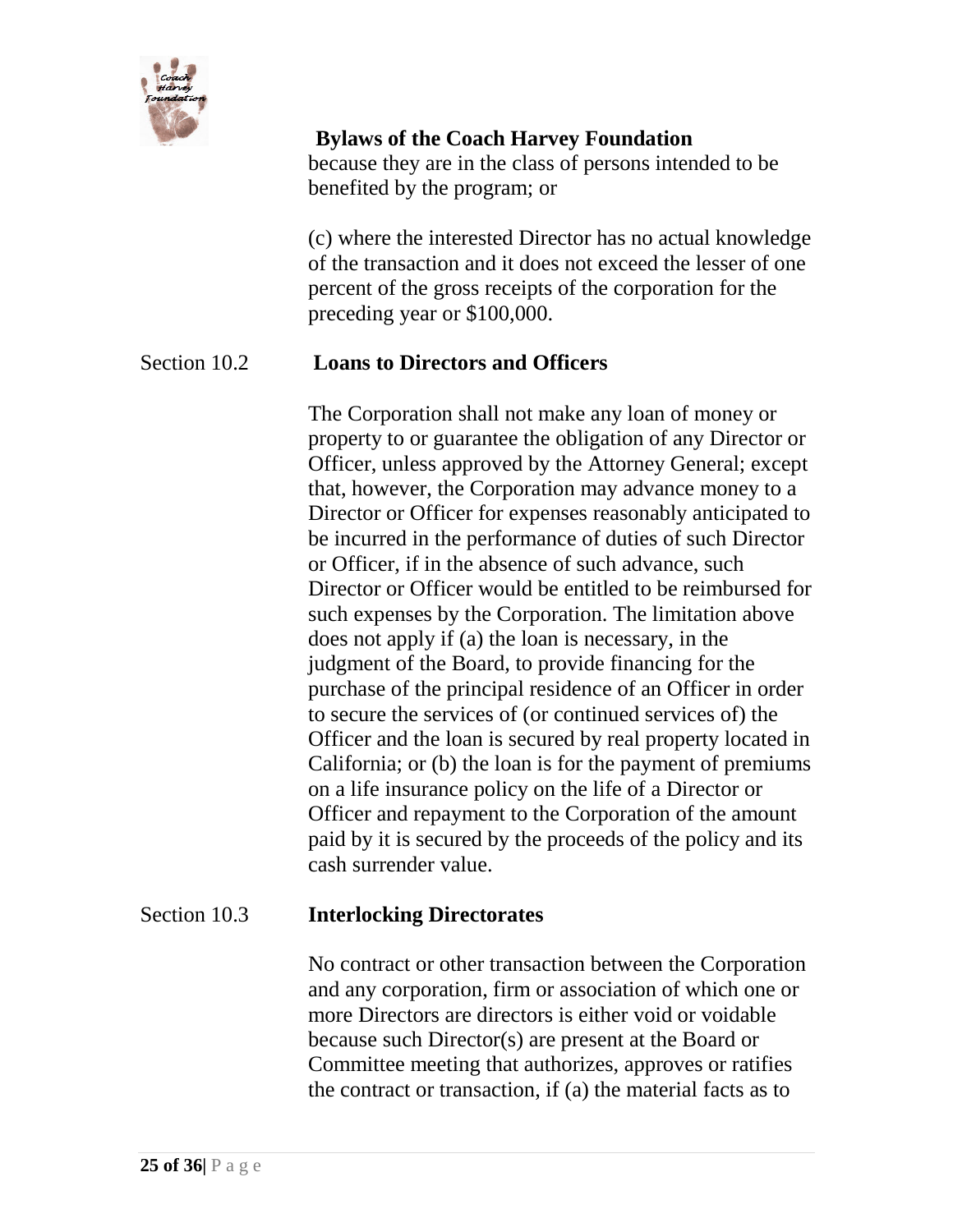

the transaction and as to such Director's other directorship are fully disclosed or known to the Board or Committee, and the Board or Committee authorizes, approves or ratifies the contract or transaction in good faith by a vote sufficient without counting the vote of the common Director(s) (subject to the quorum provisions of Article 7); or if (b) the contract or transaction is just and reasonable as to the Corporation at the time it is authorized, approved or ratified.

### Section 10.4 **Duty of Loyalty; Construction with Article 1167**

Nothing in this Article 10 shall be construed to derogate in any way from the absolute duty of loyalty that every Director and Officer owes to the Corporation. Furthermore, nothing in this Article 10 shall be construed to override or amend the provisions of Article 11. All conflicts between the two articles shall be resolved in favor of Article 11.

### **ARTICLE 11 INDEMNIFICATION OF DIRECTORS, OFFICERS, EMPLOYEES AND AGENTS**

#### Section 11.1 **Definitions For purpose of this Article 11**,

#### 11.1.1 "**Agent**"

means any person who is or was a Director, Officer, employee, or other agent of the Corporation, or is or was serving at the request of the Corporation as a Director, Officer, employee, or agent of another foreign or domestic corporation, partnership, joint venture, trust, or other enterprise, or was a Director, Officer, employee, or agent of a foreign or domestic corporation that was a predecessor corporation of the Corporation or of another enterprise at the request of the predecessor corporation;

# 11.1.2 **"Proceeding"**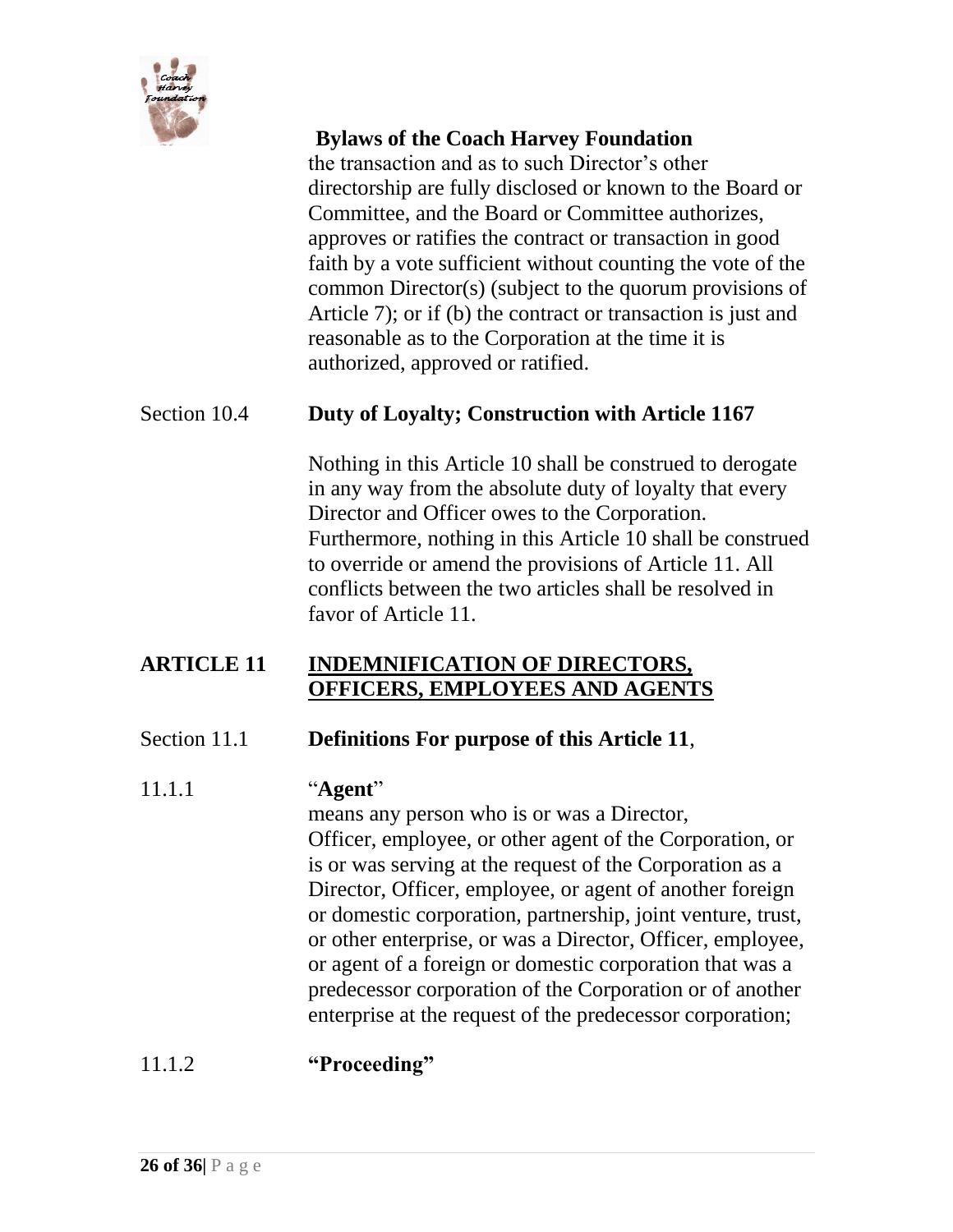

**Bylaws of the Coach Harvey Foundation** means any threatened, pending, or completed action or proceeding, whether civil, criminal, administrative, or investigative; and

# 11.1.3 **"Expenses"**

includes, without limitation, all attorneys' fees, costs, and any other expenses reasonably incurred in the defense of any claims or proceedings against an Agent by reason of his position or relationship as Agent and all attorneys' fees, costs, and other expenses reasonably incurred in establishing a right to indemnification under this Article 11.

### Section 11.2 **Applicability of Indemnification Provisions**

### 11.2.1 **Successful Defense by Agent**

To the extent that an Agent has been successful on the merits in the defense of any proceeding referred to in this Article 11, or in the defense of any claim, issue, or matter therein, the Agent shall be indemnified against expenses actually and reasonably incurred by the Agent in connection with the claim.

#### 11.2.2 **Settlement or Unsuccessful Defense by Agent**

If an Agent either settles any proceeding referred to in this Article 11, or any claim, issue, or matter therein, or sustains a judgment rendered against him, then the provisions of Section 11.3 through Section 11.6 shall determine whether the Agent is entitled to indemnification.

### Section 11.3 **Actions Brought by Persons Other than the Corporation**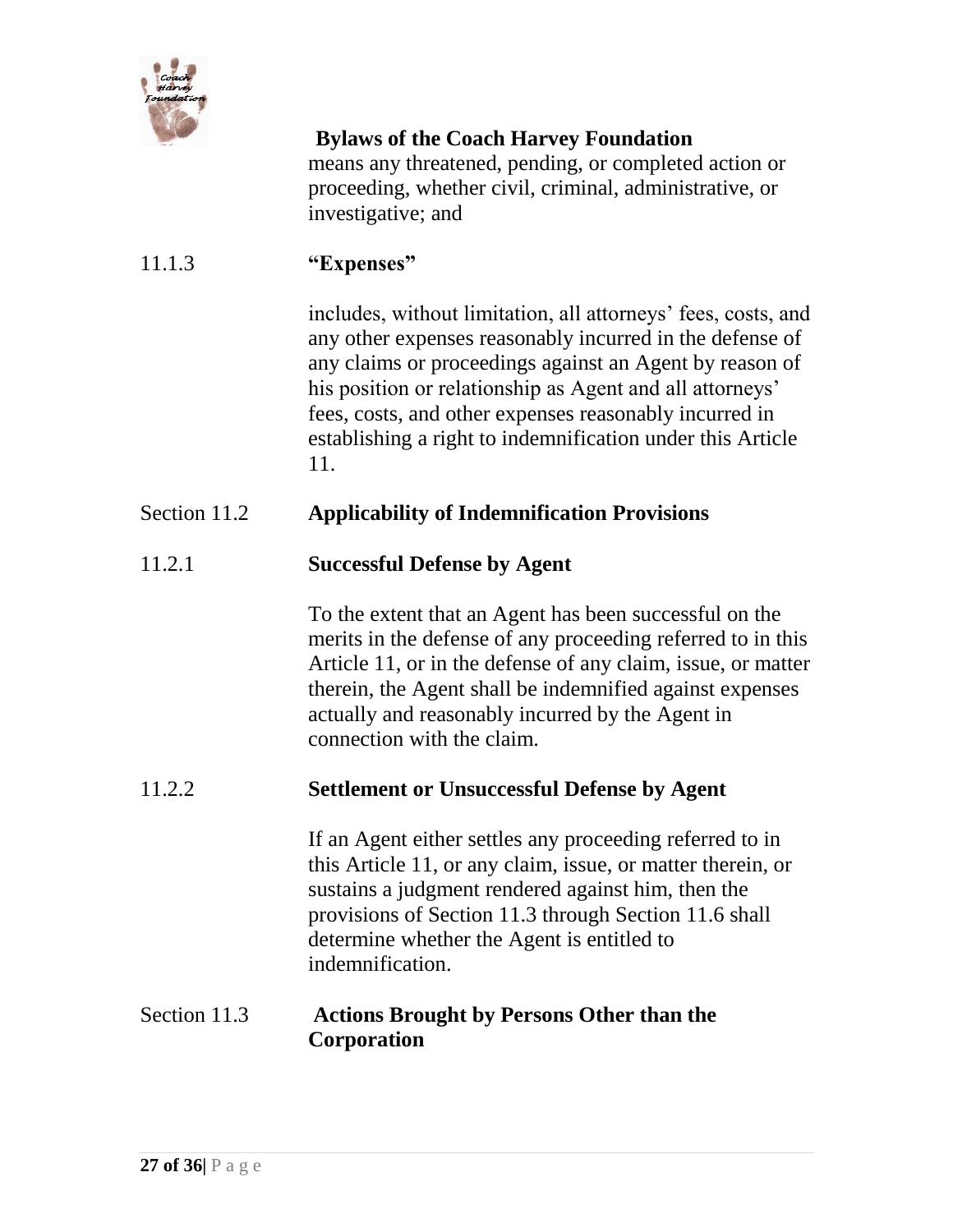

This Section 11.3 applies to any proceeding other than an action "by or on behalf of the corporation" as defined in Section 11.4. Such proceedings that are not brought by or on behalf of the Corporation are referred to in this Section 11.3 as "Third Party proceedings."

### 11.3.1 **Scope of Indemnification in Third Party Proceedings**

Subject to the required findings to be made pursuant to Section 11.3.2, the Corporation may indemnify any person who was or is a party, or is threatened to be made a party, to any Third Party proceeding, by reason of the fact that such person is or was an Agent, for all expenses, judgments, fines, settlements, and other amounts actually and reasonably incurred in connection with the proceeding**.**

### 11.3.2 **Required Standard of Conduct For Indemnification in Third Party Proceedings**

Any indemnification granted to an Agent in Section 11.3.1 above is conditioned on the following. The Board must determine, in the manner provided in Section 11.5, that the Agent seeking reimbursement acted in good faith, in a manner he or she reasonably believed to be in the best interest of the Corporation, and, in the case of a criminal proceeding, he or she must have had no reasonable cause to believe that his or her conduct was unlawful. The termination of any proceeding by judgment, order, settlement, conviction, or on a plea of *nolo contendere* or its equivalent shall not, of itself, create a presumption that the person did not act in good faith or in a manner he or she reasonably believed to be in the best interest of the Corporation or that he or she had reasonable cause to believe that his conduct was unlawful.

### Section 11.4 **Action Brought By or On Behalf Of the Corporation**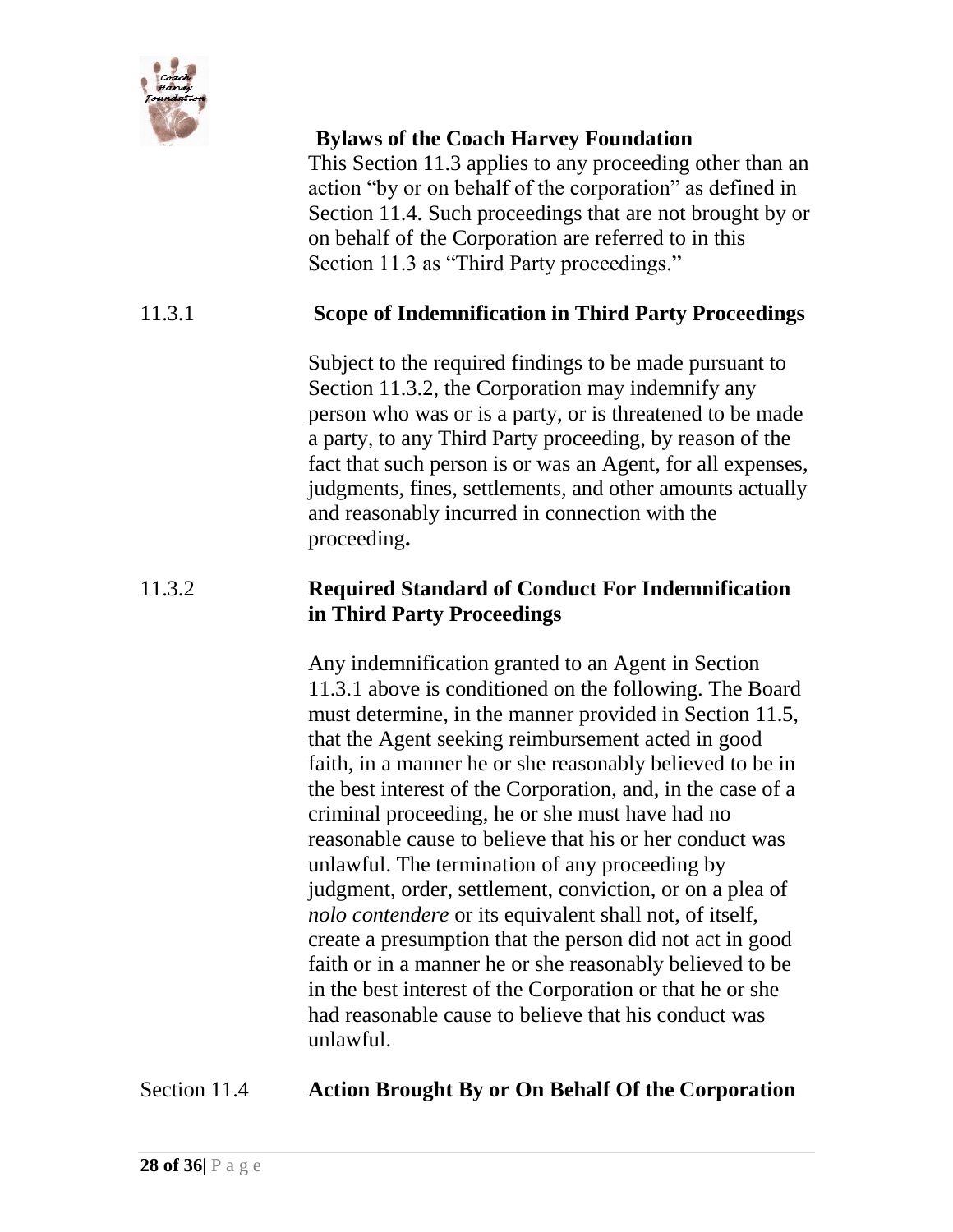

This Section 11.4 applies to any proceeding brought (i) by or in the right of the Corporation, or (ii) by an Officer, Director or person granted relator status by the Attorney General, or by the Attorney General, on the ground that the defendant Director was or is engaging in self-dealing within the meaning of section 5233 of the California Nonprofit Corporation Law, or (iii) by the Attorney General or person granted relator status by the Attorney General for any breach of duty relating to assets held in charitable trust (any such proceeding is referred to in these Bylaws as a proceeding "by or on behalf of the Corporation").

# 11.4.1 **Scope of Indemnification in Proceeding By or On Behalf Of the Corporation**

Subject to the required findings to be made pursuant to Section 11.4.2, and except as provided in Sections 11.4.3 and 11.4.4, the Corporation may indemnify any person who was or is a party, or is threatened to be made a party, to any proceeding by or on behalf of the Corporation, by reason of the fact that such person is or was an Agent, for all expenses actually and reasonably incurred in connection with the defense or settlement of such action.

### 11.4.2 **Required Standard of Conduct For Indemnification in Proceeding By or On Behalf Of the Corporation**

Any indemnification granted to an Agent in Section 11.4.1 is conditioned on the following. The Board must determine, in the manner provided in Section 11.5, that the Agent seeking reimbursement acted in good faith, in a manner he or she believed to be in the best interest of the Corporation and with such care, including reasonable inquiry, as an ordinarily prudent person in a like position would use under similar circumstances.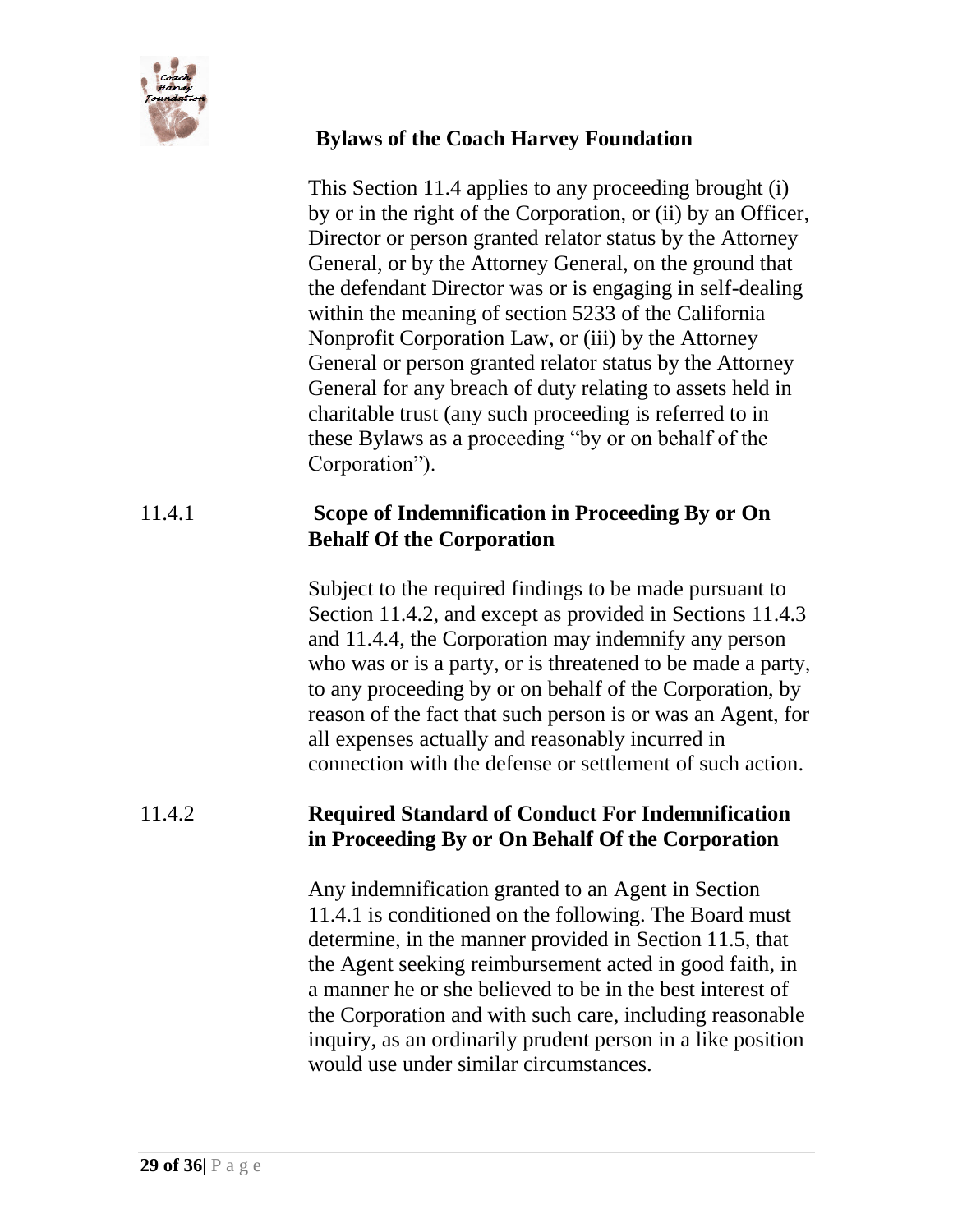

### **Bylaws of the Coach Harvey Foundation** 11.4.3 **Claims Settled Out of Court**

If any Agent settles or otherwise disposes of a threatened or pending action brought by or on behalf of the Corporation, with or without court approval, the Agent shall receive no indemnification for amounts paid pursuant to the terms of the settlement or other disposition. Also, in cases settled or otherwise disposed of without court approval, the Agent shall receive no indemnification for expenses reasonably incurred in defending against the proceeding, unless the proceeding is settled with the approval of the Attorney General.

# 11.4.4 **Claims and Suits Awarded Against Agent**

If any Agent is adjudged to be liable to the Corporation in the performance of the Agent's duty to the Corporation, the Agent shall receive no indemnification for amounts paid pursuant to the judgment, and any indemnification of such Agent under Section 11.4.1 for expenses actually and reasonably incurred in connection with the defense of that action shall be made only if both of the following conditions are met:

(a) The determination of good faith conduct required by Section 11.4.2 must be made in the manner provided for in Section 11.5; and

(b) Upon application, the court in which the action was brought must determine that, in view of all of the circumstances of the case, the Agent is fairly and reasonably entitled to indemnity for the expenses incurred. If the Agent is found to be so entitled, the court shall determine the appropriate amount of expenses to be reimbursed.

# Section 11.5 **Determination of Agent's Good Faith Conduct**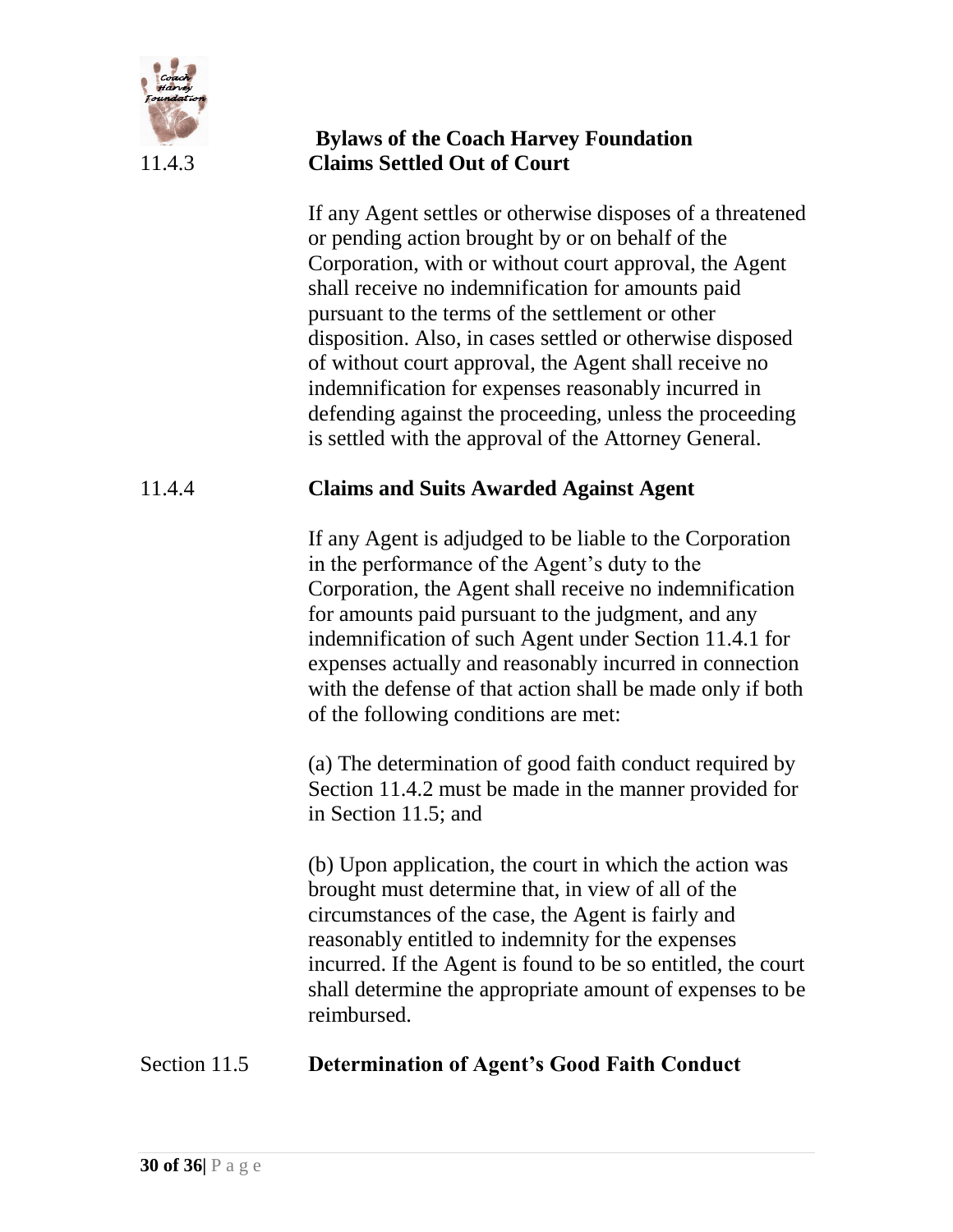

The indemnification granted to an Agent in Section 11.3 and Section 11.4 is conditioned on the findings required by those Sections being made by:

(a) the Board by a majority vote of a quorum consisting of Directors who are not parties to the proceeding; or

(b) the court in which the proceeding is or was pending. Such determination may be made on application brought by the Corporation or the Agent or the attorney or other person rendering a defense to the Agent, whether or not the application by the Agent, attorney, or other person is opposed by the Corporation.

### Section 11.6 **Limitations**

No indemnification or advance shall be made under this Article 11, except as provided in Sections 11.2.1 or 11.4.4(b), in any circumstances when it appears:

(a) that the indemnification or advance would be inconsistent with a provision of the Articles of Incorporation, as amended, or an agreement in effect at the time of the accrual of the alleged cause of action asserted in the proceeding in which the expenses were incurred or other amounts were paid, which prohibits or otherwise limits indemnification; or

(b) that the indemnification would be inconsistent with any condition expressly imposed by a court in approving a settlement.

### Section 11.7 **Advance of Expenses**

Expenses incurred in defending any proceeding may be advanced by the Corporation before the final disposition of the proceeding on receipt of an undertaking by or on behalf of the Agent to repay the amount of the advance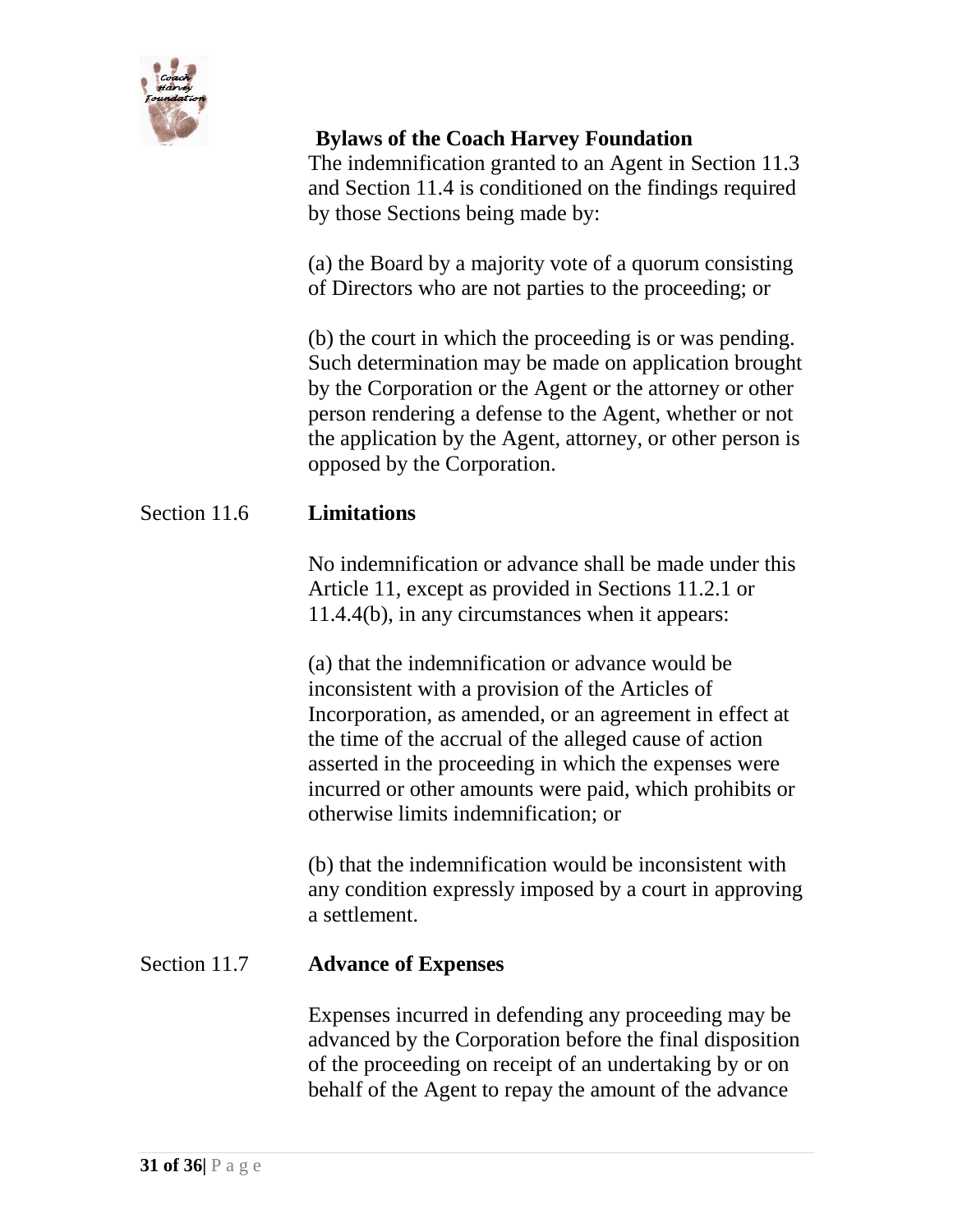

**Bylaws of the Coach Harvey Foundation** unless it is determined ultimately that the Agent is entitled to be indemnified as authorized in this Article 11.

# Section 11.8 **Contractual Rights of Non-Directors and Non-Officers**

Nothing contained in this Article 11 shall affect any right to indemnification to which persons other than Directors and Officers of the Corporation, or any of its subsidiaries, may be entitled by contract or otherwise.

#### Section 11.9 **Insurance**

The Board may adopt a resolution authorizing the purchase and maintenance of insurance on behalf of any Agent, as defined in this Article 11, against any liability asserted against or incurred by any Agent in such capacity or arising out of the Agent's status as such, whether or not the Corporation would have the power to indemnify the Agent against the liability under the provisions of this Article 11.

### **ARTICLE 12 CORPORATE RECORDS, REPORTS AND SEAL**

#### Section 12.1 **Minute Book**

The Corporation shall keep a minute book in written form which shall contain a record of all actions by the Board or any committee including (i) the time, date and place of each meeting; (ii) whether a meeting is regular or special and, if special, how called; (iii) the manner of giving notice of each meeting and a copy thereof; (iv) the names of those present at each meeting of the Board or any Committee thereof; (v) the minutes of all meetings; (vi) any written waivers of notice, consents to the holding of a meeting or approvals of the minutes thereof; (vii) all written consents for action without a meeting; (viii) all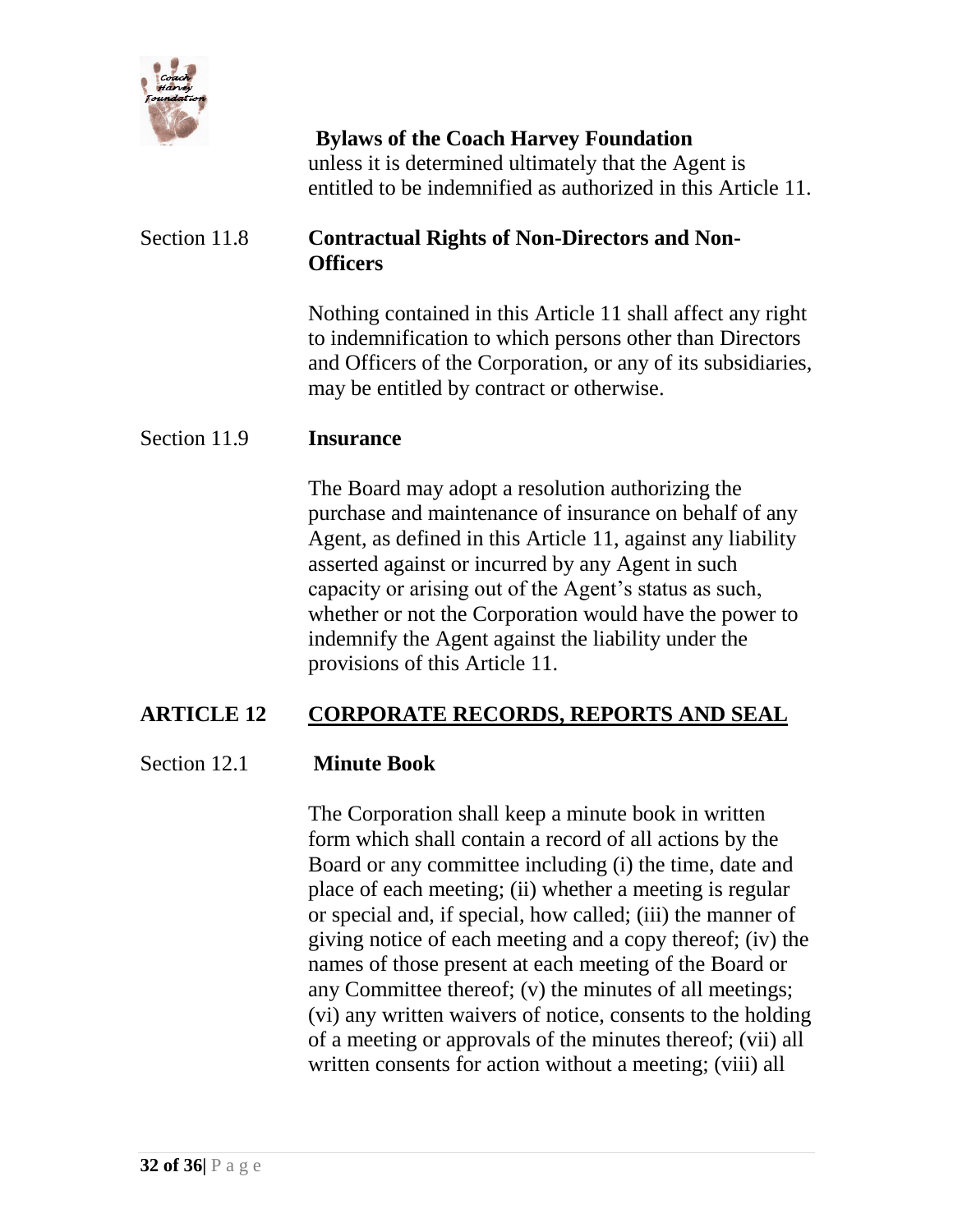

**Bylaws of the Coach Harvey Foundation** protests concerning lack of notice; and (ix) formal dissents from Board actions.

### Section 12.2 **Books and Records of Account**

The Corporation shall keep adequate and correct books and records of account. "Correct books and records" includes, but is not necessarily limited to: accounts of properties and transactions, its assets, liabilities, receipts, disbursements, gains, and losses.

#### Section 12.3 **Articles of Incorporation and Bylaws**

The Corporation shall keep at its principal office, the original or a copy of the Articles of Incorporation and Bylaws as amended to date.

# Section 12.4 **Maintenance and Inspection of Federal Tax Exemption Application and Annual Information Returns**

The Corporation shall at all times keep at its principal office a copy of its federal tax exemption application and, for three years from their date of filing, its annual information returns. These documents shall be open to public inspection and copying to the extent required by the Code.

#### Section 12.5 **Annual Report; Statement of Certain Transactions**

The Board shall cause an annual report to be sent to each Director within 120 days after the close of the Corporation's fiscal year containing the following information:

(a) The assets and liabilities of the Corporation as of the end of the fiscal year;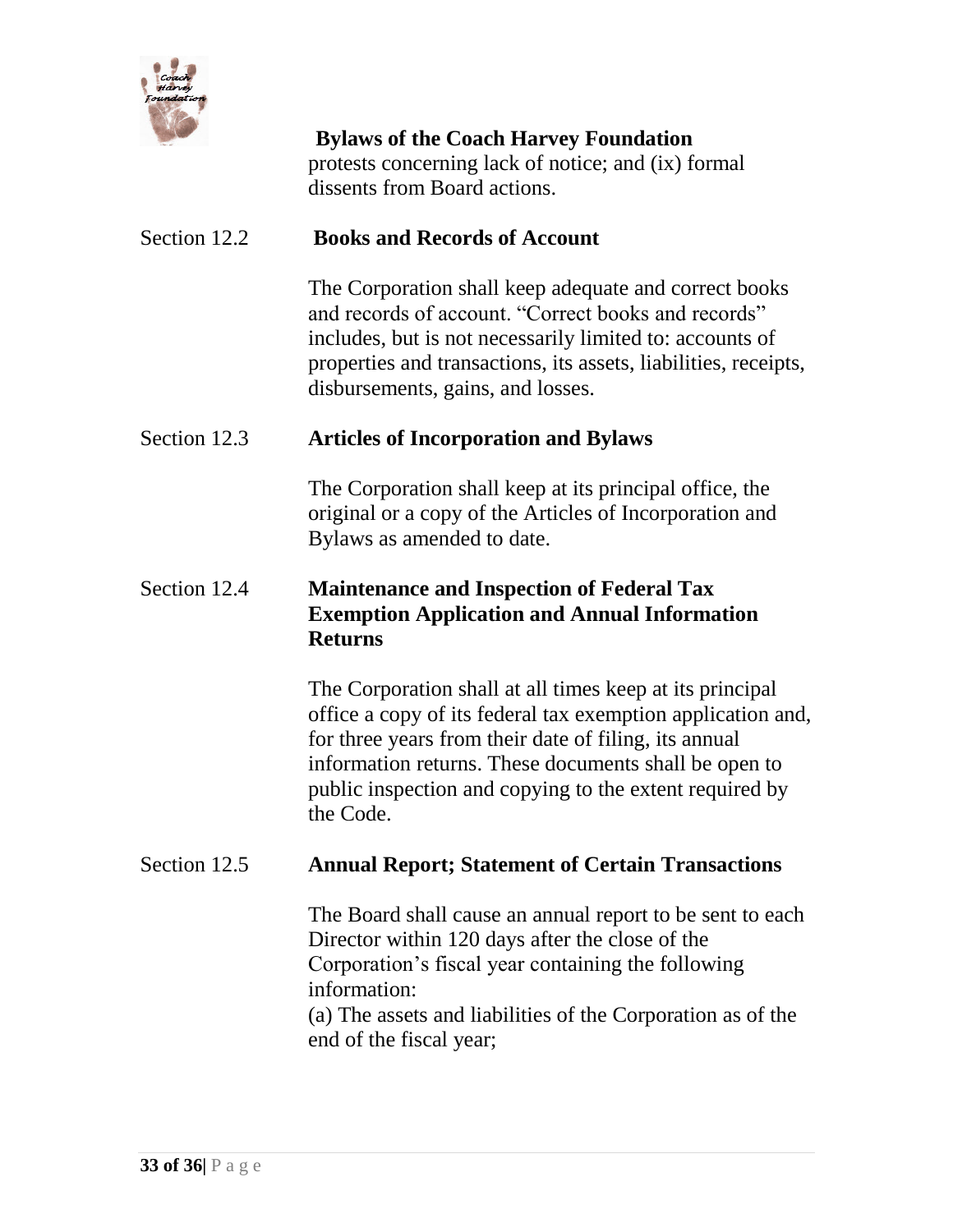

(b) The principal changes in assets and liabilities, including trust funds, during the fiscal year;

(c) The revenue or receipts of the Corporation, both unrestricted and restricted to particular purposes, for this fiscal year;

(d) The expenses or disbursements of the Corporation for both general and restricted purposes during the fiscal year;

(e) A statement of any transaction (i) to which the Corporation, its parent, or its subsidiary was a party, (ii) which involved more than \$50,000 or which was one of a number of such transactions with the same person involving, in the aggregate, more than \$50,000, and (iii) in which either of the following interested persons had a direct or indirect material financial interest (a mere common directorship is not a financial interest):

(1) Any Director or Officer of the Corporation, its parent, or its subsidiary;

(2) Any holder of more than 10% of the voting power of the Corporation, its parent, or its subsidiary. The statement shall include: (i) a brief description of the transaction; (ii) the names of interested persons involved; (iii) their relationship to the Corporation; (iv) the nature of their interest in the transaction, and; (v) when practicable, the amount of that interest, provided that, in the case of a partnership in which such person is a partner, only the interest of the partnership need be stated.

(g) A brief description of the amounts and circumstances of any loans, guaranties, indemnifications, or advances aggregating more than \$10,000 paid during the fiscal year to any Officer or Director under Article 10 or Article 11.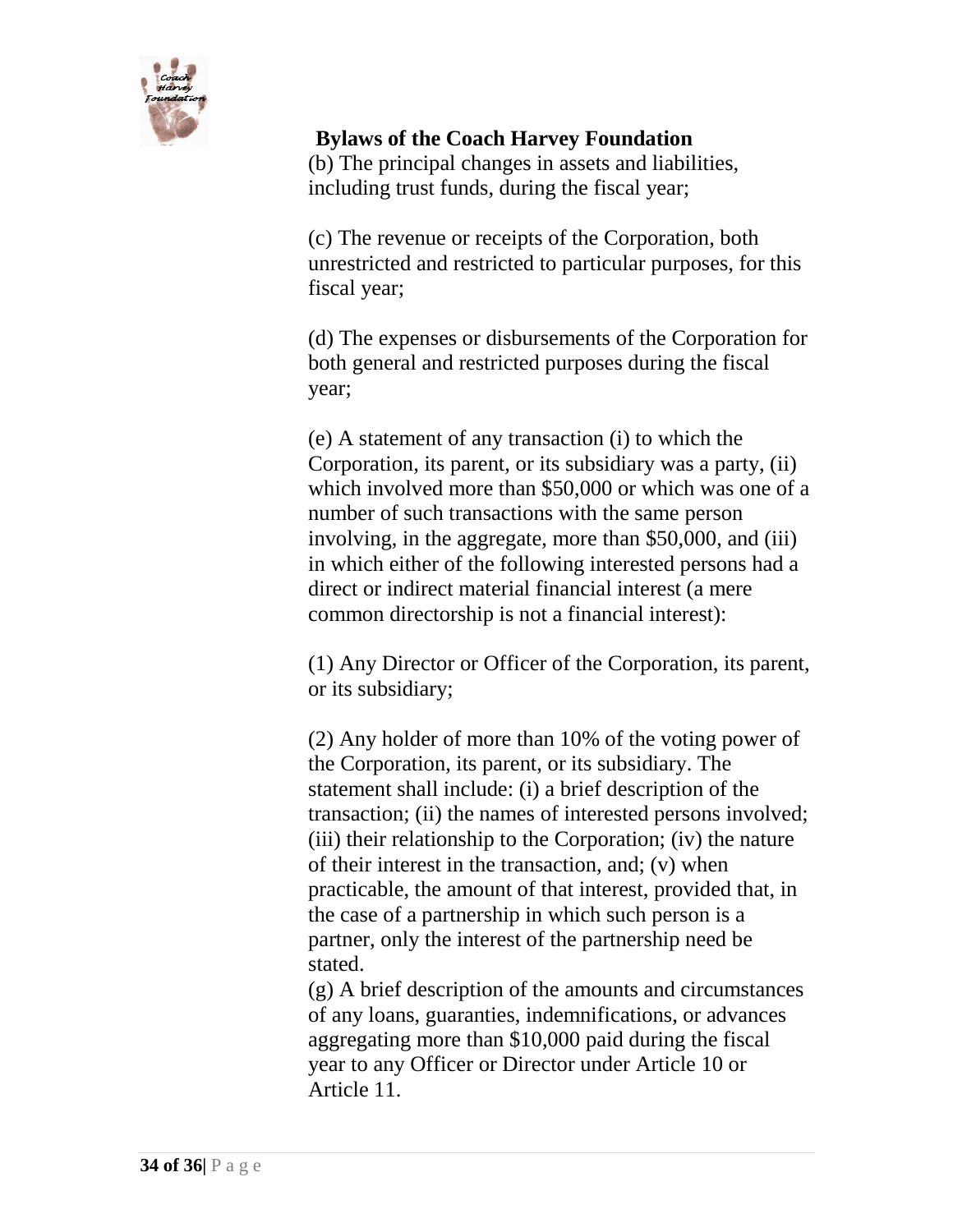

### Section 12.6 **Directors' Rights of Inspection**

Every Director shall have the absolute right at any reasonable time to inspect the books, records, documents of every kind, physical properties, and records of the Corporation and each of its subsidiaries. The inspection may be made in person or by the Director's agent or attorney. The right of inspection includes the right to copy and make extracts of documents.

#### Section 12.7 **Corporate Seal**

The corporate seal, if any, shall be in such form as may be approved from time to time by the Board. Failure to affix the seal to corporate instruments, however, shall not affect the validity of any such instrument.

#### **ARTICLE 13 EXECUTION OF INSTRUMENTS, DEPOSITS AND FUNDS**

#### Section 13.1 **Execution of Instruments**

The Board, except as otherwise provided in these Bylaws, may by resolution authorize any Officer or agent of the Corporation to enter into any contract or execute and deliver any instrument in the name of and on behalf of the Corporation, and such authority may be general or confined to specific instances. Unless so authorized, no Officer, agent, or employee shall have any power or authority to bind the Corporation by any contract or engagement or to pledge its credit or to render it liable monetarily for any purpose or in any amount.

#### Section 13.2 **Checks and Notes**

Except as otherwise specifically determined by resolution of the Board, or as otherwise required by law, checks,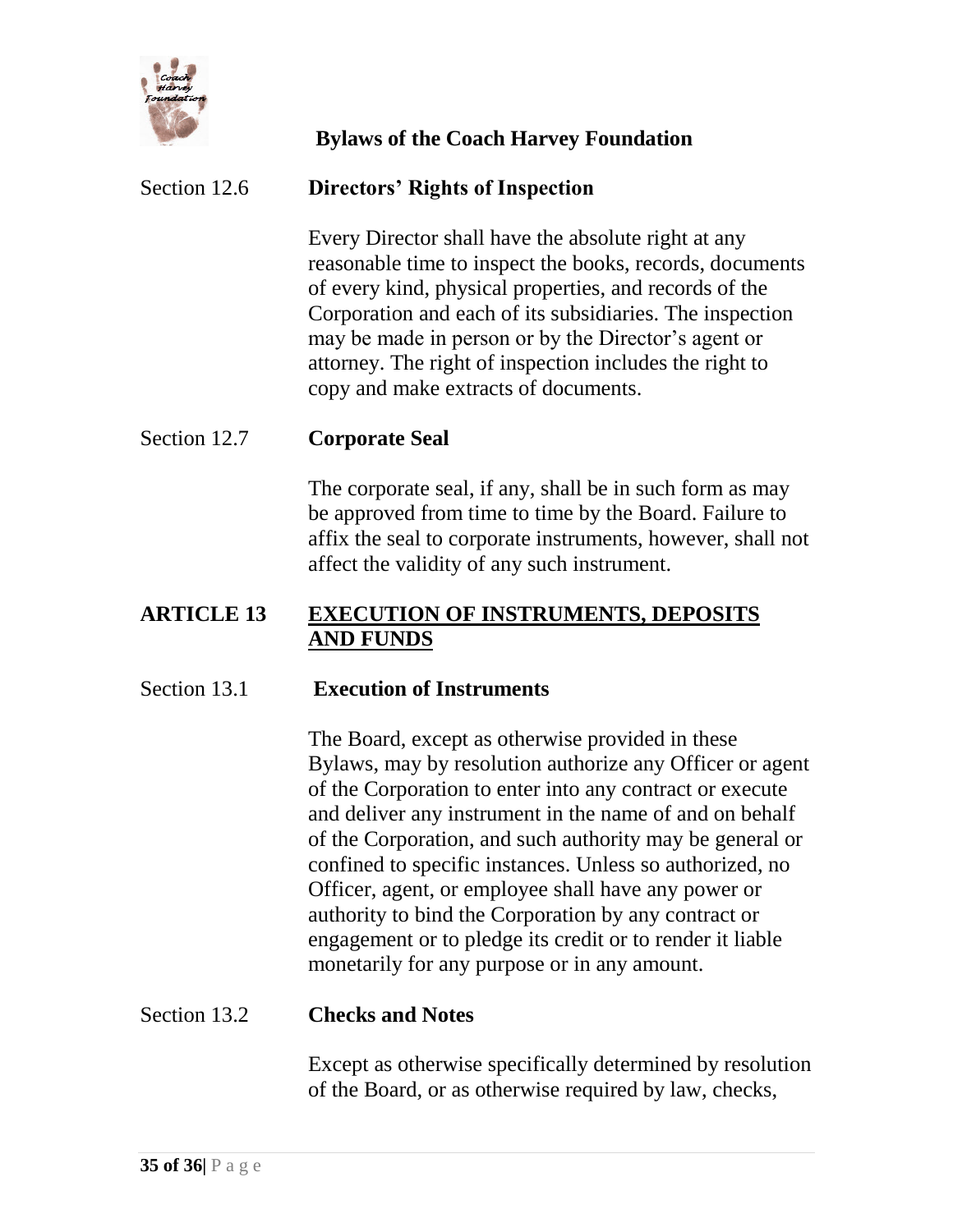

drafts, promissory notes, orders for the payment of money, and other evidence of indebtedness of the Corporation shall be signed by the Chief Financial Officer and countersigned by the President.

### Section 13.3 **Deposits**

All funds of the Corporation shall be deposited from time to time to the credit of the Corporation in such banks, trust companies, or other depositories as the Board may select.

### Section 13.4 **Gifts**

The Board may accept on behalf of the Corporation any contribution, gift, bequest, or devise for the charitable or public purposes of the Corporation.

# **ARTICLE 14 CONSTRUCTION AND DEFINITIONS**

Unless the context requires otherwise, the general provisions, rules of construction, and definitions of California Nonprofit Corporation Law shall govern the construction of these Bylaws. Without limiting the generality of the above, the masculine gender includes the feminine and neuter, the singular number includes the plural, the plural number includes the singular, and the term "person" includes both the Corporation and a natural person. All references to statutes, regulations and laws shall include any future statutes, regulations and laws that replace those referenced.

# **ARTICLE 15 AMENDMENTS**

#### Section 15.1 **Amendment by Directors**

The Board may adopt, amend or repeal bylaws. Such power is subject to the following limitation